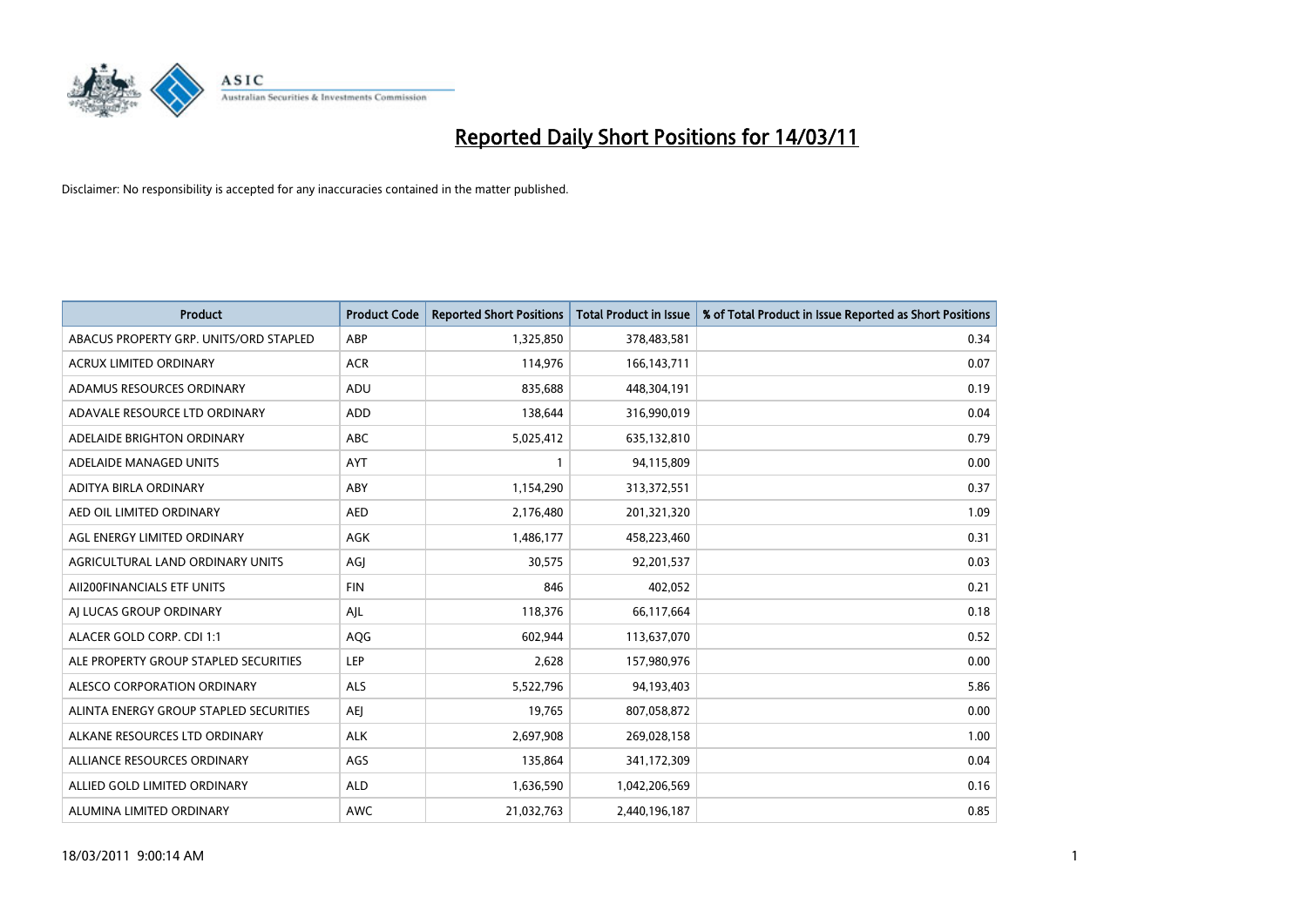

| <b>Product</b>                          | <b>Product Code</b> | <b>Reported Short Positions</b> | <b>Total Product in Issue</b> | % of Total Product in Issue Reported as Short Positions |
|-----------------------------------------|---------------------|---------------------------------|-------------------------------|---------------------------------------------------------|
| AMADEUS ENERGY ORDINARY                 | AMU                 | 454,000                         | 300,288,855                   | 0.15                                                    |
| AMALGAMATED HOLDINGS ORDINARY           | AHD                 | 6,057                           | 157,458,568                   | 0.00                                                    |
| AMCOR LIMITED ORDINARY                  | <b>AMC</b>          | 6,928,511                       | 1,226,387,533                 | 0.56                                                    |
| AMP CAPITAL CHINA ORDINARY UNITS        | AGF                 | 65,310                          | 337,034,455                   | 0.02                                                    |
| AMP LIMITED DEF EX AXA APH              | <b>AMPN</b>         | 1,127,430                       | 722,167,556                   | 0.15                                                    |
| AMP LIMITED ORDINARY                    | AMP                 | 60,700,190                      | 2,094,424,200                 | 2.86                                                    |
| AMPELLA MINING ORDINARY                 | <b>AMX</b>          | 280,525                         | 202,975,108                   | 0.14                                                    |
| ANSELL LIMITED ORDINARY                 | <b>ANN</b>          | 4,807,130                       | 133,007,903                   | 3.61                                                    |
| ANTARES ENERGY LTD ORDINARY             | <b>AZZ</b>          | 1,805,743                       | 283,000,000                   | 0.65                                                    |
| ANZ BANKING GRP LTD ORDINARY            | ANZ                 | 6,492,162                       | 2,596,366,910                 | 0.25                                                    |
| APA GROUP STAPLED SECURITIES            | <b>APA</b>          | 6,420,320                       | 551,689,118                   | 1.16                                                    |
| APEX MINERALS NL ORDINARY               | <b>AXM</b>          | 885.146                         | 3,917,821,105                 | 0.02                                                    |
| APN EUROPEAN RETAIL UNITS STAPLED SEC.  | <b>AEZ</b>          | 11,832                          | 544,910,660                   | 0.00                                                    |
| APN NEWS & MEDIA ORDINARY               | <b>APN</b>          | 16,045,070                      | 606,084,019                   | 2.66                                                    |
| AQUARIUS PLATINUM. ORDINARY             | <b>AOP</b>          | 3,072,982                       | 463,266,640                   | 0.66                                                    |
| AQUILA RESOURCES ORDINARY               | <b>AQA</b>          | 3,829,376                       | 374,323,124                   | 1.02                                                    |
| ARAFURA RESOURCE LTD ORDINARY           | <b>ARU</b>          | 3,654,444                       | 367,930,342                   | 0.99                                                    |
| ARB CORPORATION ORDINARY                | <b>ARP</b>          | 1,730                           | 72,481,302                    | 0.00                                                    |
| ARDENT LEISURE GROUP STAPLED SECURITIES | AAD                 | 1,042,521                       | 318,147,978                   | 0.31                                                    |
| ARISTOCRAT LEISURE ORDINARY             | ALL                 | 27.817.549                      | 533,983,910                   | 5.20                                                    |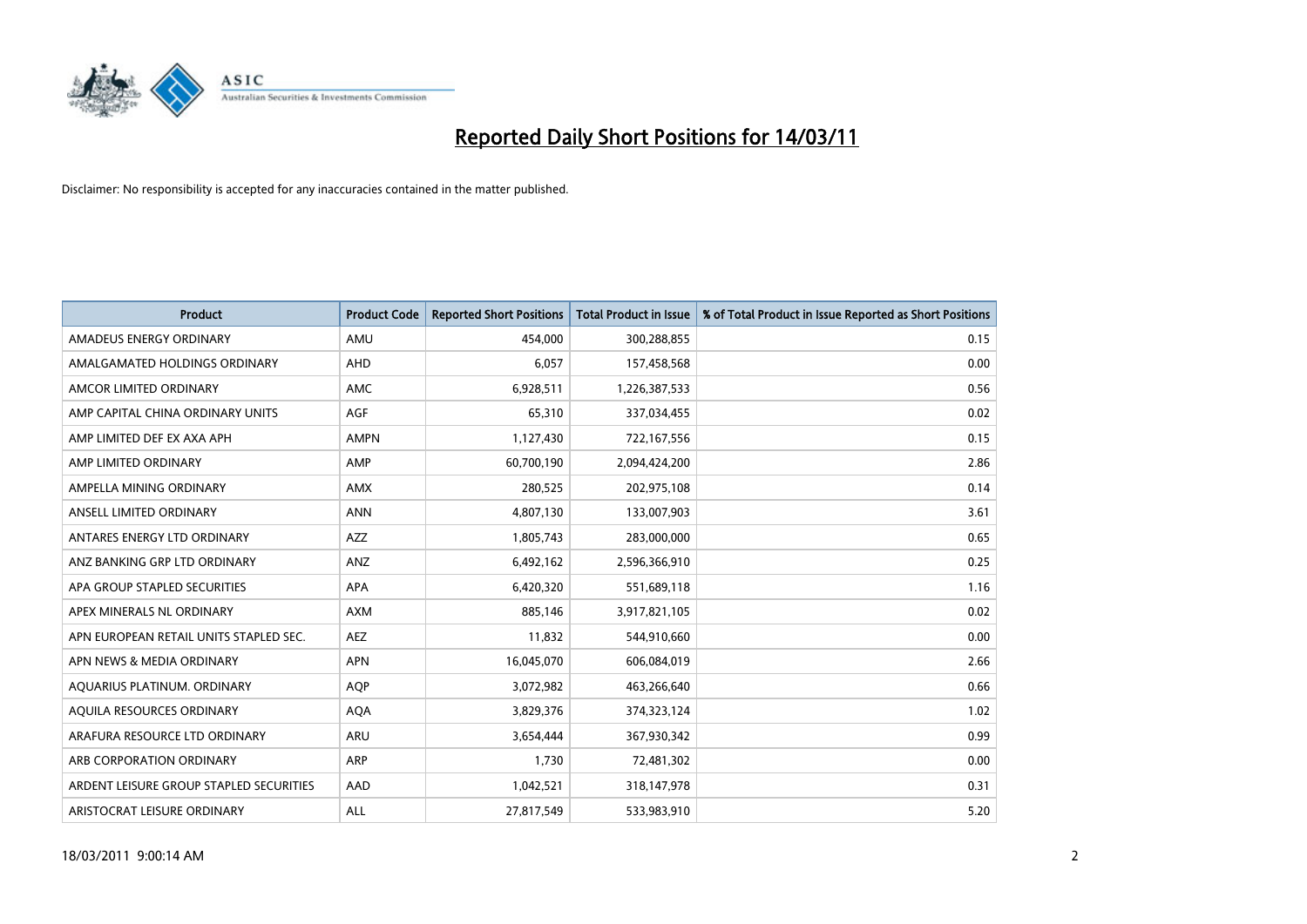

| <b>Product</b>                          | <b>Product Code</b> | <b>Reported Short Positions</b> | Total Product in Issue | % of Total Product in Issue Reported as Short Positions |
|-----------------------------------------|---------------------|---------------------------------|------------------------|---------------------------------------------------------|
| <b>ASCIANO LIMITED ORDINARY</b>         | <b>AIO</b>          | 23,648,518                      | 2,926,103,883          | 0.82                                                    |
| ASG GROUP LIMITED ORDINARY              | <b>ASZ</b>          | 6,170                           | 168,247,718            | 0.00                                                    |
| ASPEN GROUP ORD/UNITS STAPLED           | <b>APZ</b>          | 1,103,010                       | 592,674,670            | 0.16                                                    |
| ASPIRE MINING LTD ORDINARY              | <b>AKM</b>          | 17,730                          | 534,723,044            | 0.00                                                    |
| ASTIVITA RENEWABLES ORDINARY            | <b>AIR</b>          | 57,500                          | 23,170,005             | 0.25                                                    |
| <b>ASTON RES LTD ORDINARY</b>           | <b>AZT</b>          | 5,009                           | 204,527,604            | 0.00                                                    |
| ASTRO JAP PROP GROUP STAPLED SECURITIES | AJA                 | 20,761                          | 50,821,741             | 0.04                                                    |
| ASX LIMITED ORDINARY                    | <b>ASX</b>          | 1,231,458                       | 175,136,729            | 0.70                                                    |
| ATLANTIC LIMITED ORDINARY               | ATI                 | 655,292                         | 112,253,148            | 0.58                                                    |
| ATLAS IRON LIMITED ORDINARY             | <b>AGO</b>          | 6,935,542                       | 815,639,834            | 0.84                                                    |
| AURORA MINERALS LTD ORDINARY            | <b>ARM</b>          | 4,268                           | 104,167,499            | 0.00                                                    |
| <b>AURORA OIL &amp; GAS ORDINARY</b>    | <b>AUT</b>          | 753,829                         | 403,437,342            | 0.18                                                    |
| AUSDRILL LIMITED ORDINARY               | <b>ASL</b>          | 498,733                         | 262,933,906            | 0.19                                                    |
| AUSENCO LIMITED ORDINARY                | <b>AAX</b>          | 4,064,699                       | 122,511,701            | 3.31                                                    |
| AUSTAL LIMITED ORDINARY                 | ASB                 | 167,894                         | 188,069,638            | 0.08                                                    |
| <b>AUSTAR UNITED ORDINARY</b>           | <b>AUN</b>          | 4,658,320                       | 1,271,357,418          | 0.36                                                    |
| AUSTBROKERS HOLDINGS ORDINARY           | <b>AUB</b>          | $\overline{2}$                  | 54,339,433             | 0.00                                                    |
| AUSTIN ENGINEERING ORDINARY             | ANG                 | 21,549                          | 71,714,403             | 0.03                                                    |
| <b>AUSTRALAND ASSETS ASSETS</b>         | <b>AAZPB</b>        | 1,168                           | 2,750,000              | 0.04                                                    |
| AUSTRALAND PROPERTY STAPLED SECURITY    | <b>ALZ</b>          | 1,027,802                       | 576,837,197            | 0.17                                                    |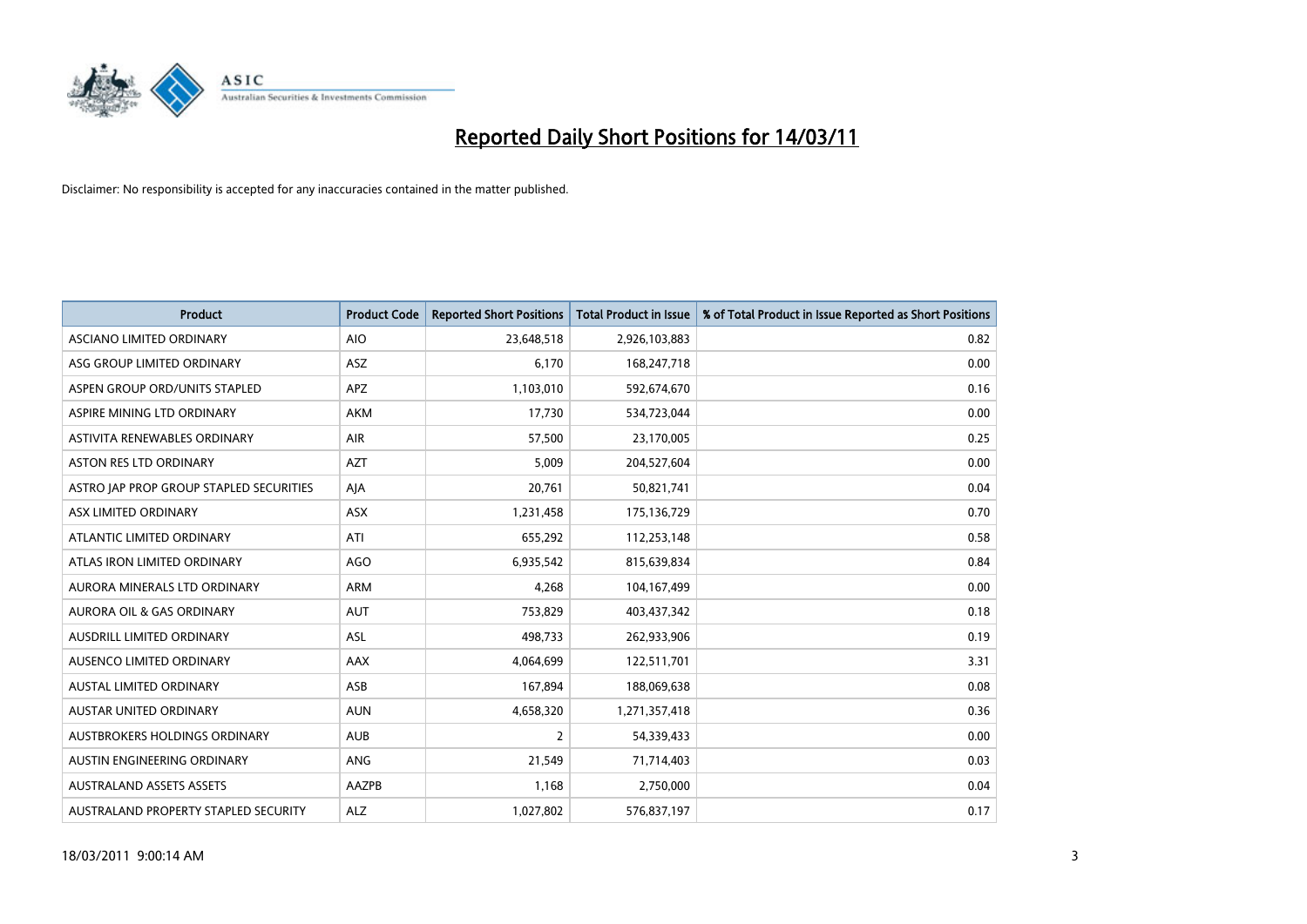

| <b>Product</b>                       | <b>Product Code</b> | <b>Reported Short Positions</b> | Total Product in Issue | % of Total Product in Issue Reported as Short Positions |
|--------------------------------------|---------------------|---------------------------------|------------------------|---------------------------------------------------------|
| AUSTRALIAN AGRICULT, ORDINARY        | <b>AAC</b>          | 4,710,406                       | 264,264,459            | 1.75                                                    |
| <b>AUSTRALIAN EDUCATION UNITS</b>    | <b>AEU</b>          | 625,000                         | 134,973,383            | 0.46                                                    |
| AUSTRALIAN FOUNDAT, ORDINARY         | AFI                 | 37                              | 1,016,903,220          | 0.00                                                    |
| AUSTRALIAN INFRASTR. UNITS/ORDINARY  | <b>AIX</b>          | 1,203,894                       | 620,733,944            | 0.20                                                    |
| AUSTRALIAN MINES LTD ORDINARY        | <b>AUZ</b>          | 1,400,000                       | 576,910,315            | 0.24                                                    |
| AUSTRALIAN PHARM, ORDINARY           | API                 | 921,744                         | 488,115,883            | 0.18                                                    |
| AUTOMOTIVE HOLDINGS ORDINARY         | <b>AHE</b>          | 132,092                         | 226,387,577            | 0.05                                                    |
| AVEXA LIMITED ORDINARY               | <b>AVX</b>          | 243,657                         | 847,688,779            | 0.03                                                    |
| AWE LIMITED ORDINARY                 | <b>AWE</b>          | 4,290,802                       | 521,871,941            | 0.82                                                    |
| AXA ASIA PACIFIC ORDINARY            | <b>AXA</b>          | 4,031,724                       | 2,067,095,545          | 0.19                                                    |
| AZUMAH RESOURCES ORDINARY            | <b>AZM</b>          | 26,469                          | 272,696,055            | 0.01                                                    |
| BANDANNA ENERGY ORDINARY             | <b>BND</b>          | 71,492                          | 426,265,482            | 0.02                                                    |
| BANK OF QUEENSLAND. ORDINARY         | <b>BOQ</b>          | 3,150,064                       | 222,072,957            | 1.42                                                    |
| <b>BANNERMAN RESOURCES ORDINARY</b>  | <b>BMN</b>          | 33,548                          | 234,435,934            | 0.01                                                    |
| <b>BASS STRAIT OIL CO ORDINARY</b>   | <b>BAS</b>          | 1,482                           | 291,030,250            | 0.00                                                    |
| <b>BATHURST RESOURCES ORDINARY</b>   | <b>BTU</b>          | 4,734,098                       | 613,291,330            | 0.77                                                    |
| <b>BAUXITE RESOURCE LTD ORDINARY</b> | <b>BAU</b>          | 96,297                          | 235,379,896            | 0.04                                                    |
| BC IRON LIMITED ORDINARY             | <b>BCI</b>          | 38,194                          | 94,361,000             | 0.04                                                    |
| <b>BEACH ENERGY LIMITED ORDINARY</b> | <b>BPT</b>          | 3,386,474                       | 1,099,021,290          | 0.31                                                    |
| BENDIGO AND ADELAIDE ORDINARY        | <b>BEN</b>          | 5,986,968                       | 357,645,518            | 1.69                                                    |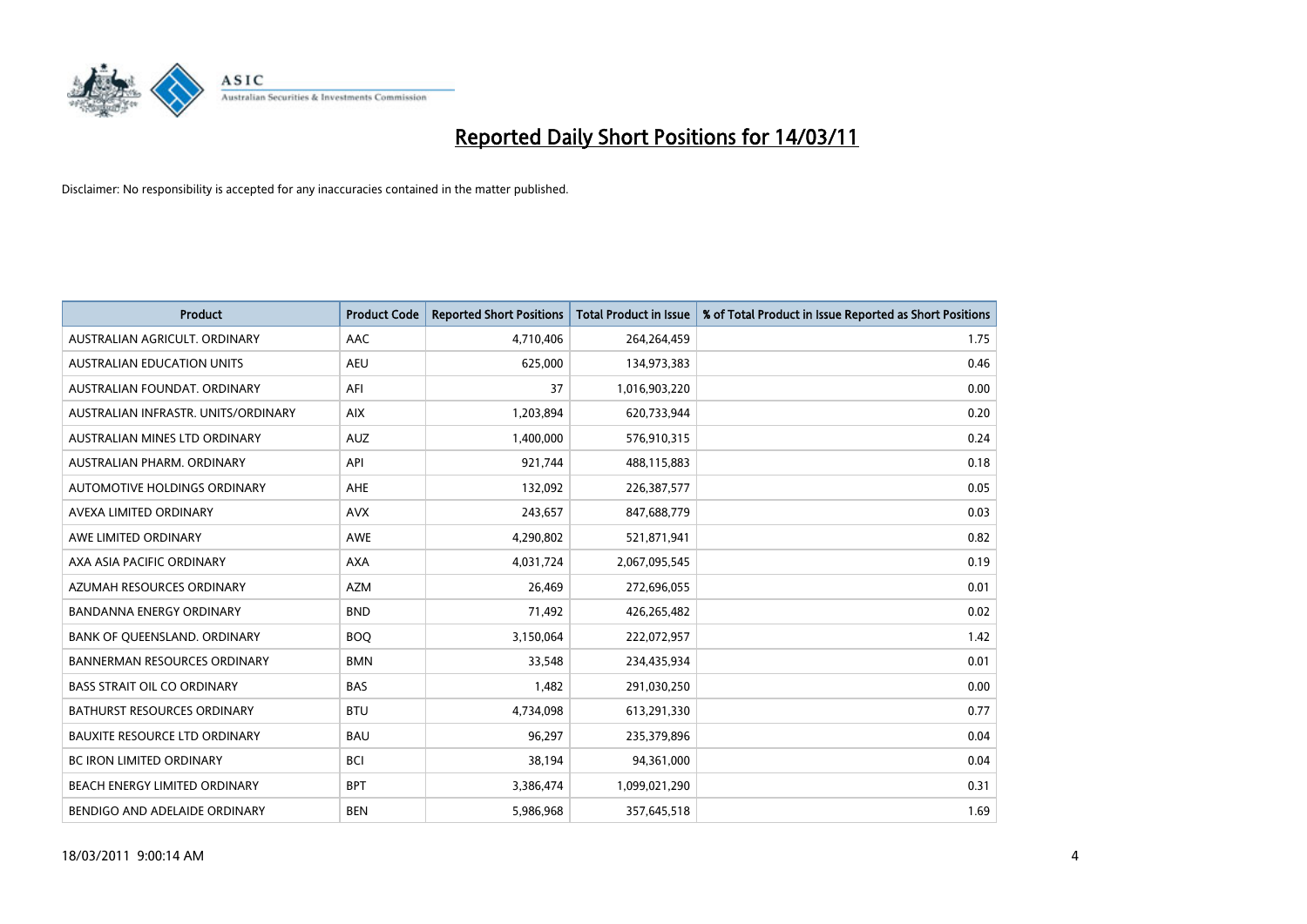

| <b>Product</b>                       | <b>Product Code</b> | <b>Reported Short Positions</b> | <b>Total Product in Issue</b> | % of Total Product in Issue Reported as Short Positions |
|--------------------------------------|---------------------|---------------------------------|-------------------------------|---------------------------------------------------------|
| BERKELEY RESOURCES ORDINARY          | <b>BKY</b>          | 78,058                          | 174,298,148                   | 0.04                                                    |
| BETASHARES ASX FIN ETF UNITS         | <b>OFN</b>          | 28,500                          | 4,509,251                     | 0.63                                                    |
| BETASHARES ASX RES ETF UNITS         | <b>ORE</b>          | 145,000                         | 4,519,432                     | 3.21                                                    |
| <b>BHP BILLITON LIMITED ORDINARY</b> | <b>BHP</b>          | 38,048,965                      | 3,356,081,497                 | 1.11                                                    |
| <b>BILLABONG ORDINARY</b>            | <b>BBG</b>          | 12,085,977                      | 253,613,826                   | 4.77                                                    |
| <b>BIOTA HOLDINGS ORDINARY</b>       | <b>BTA</b>          | 2,253,667                       | 181,417,556                   | 1.24                                                    |
| <b>BISALLOY STEEL ORDINARY</b>       | <b>BIS</b>          | 84,480                          | 216,455,965                   | 0.04                                                    |
| BKI INVESTMENT LTD ORDINARY          | <b>BKI</b>          | 508                             | 422,863,407                   | 0.00                                                    |
| <b>BLACKMORES LIMITED ORDINARY</b>   | <b>BKL</b>          | 805                             | 16,744,292                    | 0.00                                                    |
| <b>BLACKTHORN RESOURCES ORDINARY</b> | <b>BTR</b>          | 35,848                          | 106,885,300                   | 0.03                                                    |
| <b>BLUESCOPE STEEL LTD ORDINARY</b>  | <b>BSL</b>          | 32,992,898                      | 1,842,207,385                 | 1.79                                                    |
| <b>BOART LONGYEAR ORDINARY</b>       | <b>BLY</b>          | 4,792,234                       | 461,163,412                   | 1.04                                                    |
| <b>BOOM LOGISTICS ORDINARY</b>       | <b>BOL</b>          | 457,979                         | 461,500,712                   | 0.10                                                    |
| BORAL LIMITED, ORDINARY              | <b>BLD</b>          | 28,759,522                      | 724,542,308                   | 3.96                                                    |
| BOTSWANA METALS LTD ORDINARY         | <b>BML</b>          | 7,000                           | 143,717,013                   | 0.00                                                    |
| <b>BOW ENERGY LIMITED ORDINARY</b>   | <b>BOW</b>          | 905,003                         | 348,972,041                   | 0.26                                                    |
| <b>BRADKEN LIMITED ORDINARY</b>      | <b>BKN</b>          | 3,108,371                       | 139,643,011                   | 2.23                                                    |
| <b>BRAMBLES LIMITED ORDINARY</b>     | <b>BXB</b>          | 15,341,446                      | 1,450,739,754                 | 1.01                                                    |
| BREVILLE GROUP LTD ORDINARY          | <b>BRG</b>          | 2,740                           | 129,615,322                   | 0.00                                                    |
| <b>BRICKWORKS LIMITED ORDINARY</b>   | <b>BKW</b>          | 16,592                          | 147,567,333                   | 0.01                                                    |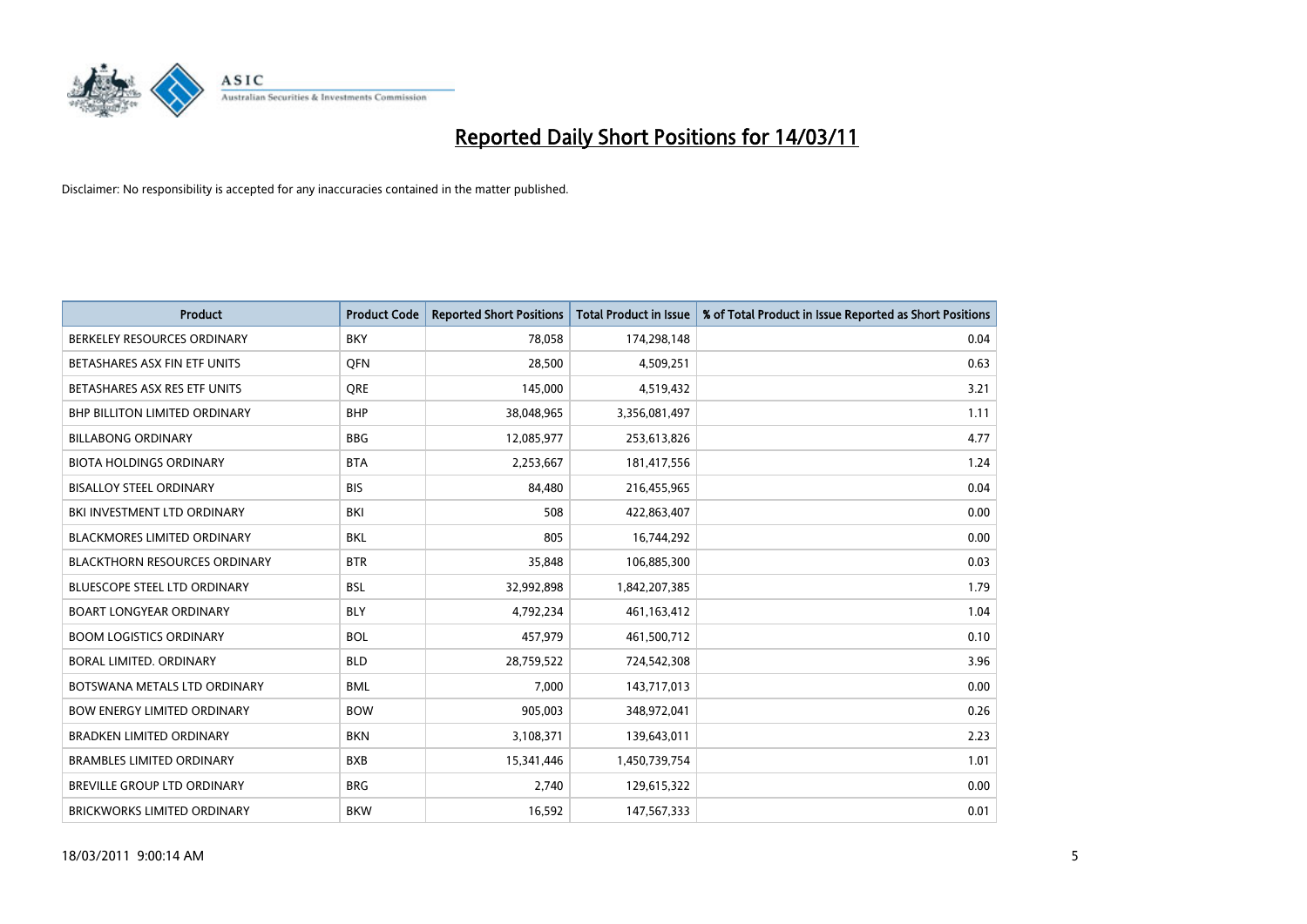

| <b>Product</b>                           | <b>Product Code</b> | <b>Reported Short Positions</b> | Total Product in Issue | % of Total Product in Issue Reported as Short Positions |
|------------------------------------------|---------------------|---------------------------------|------------------------|---------------------------------------------------------|
| <b>BROCKMAN RESOURCES ORDINARY</b>       | <b>BRM</b>          | 79,238                          | 144,803,151            | 0.06                                                    |
| BT INVESTMENT MNGMNT ORDINARY            | <b>BTT</b>          | 554,785                         | 160,000,000            | 0.35                                                    |
| <b>BUNNINGS WAREHOUSE ORDINARY UNITS</b> | <b>BWP</b>          | 1,388,639                       | 479,870,962            | 0.27                                                    |
| <b>BURU ENERGY ORDINARY</b>              | <b>BRU</b>          | 155,589                         | 182,780,549            | 0.09                                                    |
| CABCHARGE AUSTRALIA ORDINARY             | CAB                 | 1,033,927                       | 120,437,014            | 0.84                                                    |
| CALTEX AUSTRALIA ORDINARY                | <b>CTX</b>          | 5,355,646                       | 270,000,000            | 1.97                                                    |
| <b>CAMPBELL BROTHERS ORDINARY</b>        | <b>CPB</b>          | 114,823                         | 67,503,411             | 0.17                                                    |
| CAPE LAMBERT RES LTD ORDINARY            | <b>CFE</b>          | 1,175,452                       | 571,849,603            | 0.20                                                    |
| CARABELLA RES LTD ORDINARY               | <b>CLR</b>          | 26,600                          | 38,626,388             | 0.07                                                    |
| <b>CARBON ENERGY ORDINARY</b>            | <b>CNX</b>          | 965,871                         | 670,872,650            | 0.13                                                    |
| CARDNO LIMITED ORDINARY                  | CDD                 | 930                             | 106,638,932            | 0.00                                                    |
| CARNARVON PETROLEUM ORDINARY             | <b>CVN</b>          | 3,439,045                       | 687,820,634            | 0.49                                                    |
| CARNEGIE WAVE ENERGY ORDINARY            | <b>CWE</b>          | 83.000                          | 859,087,627            | 0.01                                                    |
| CARPATHIAN RESOURCES ORDINARY            | <b>CPN</b>          | 75,000                          | 265,533,501            | 0.03                                                    |
| CARPENTARIA EXP. LTD ORDINARY            | CAP                 | 9,777                           | 98,741,301             | 0.01                                                    |
| CARSALES.COM LTD ORDINARY                | <b>CRZ</b>          | 3,199,180                       | 234,073,300            | 1.37                                                    |
| CASH CONVERTERS ORD/DIV ACCESS           | CCV                 | 94,173                          | 379,761,025            | 0.02                                                    |
| <b>CASPIAN OIL &amp; GAS ORDINARY</b>    | CIG                 | 50,000                          | 1,331,500,513          | 0.00                                                    |
| CATALPA RESOURCES ORDINARY               | CAH                 | 1,266,557                       | 177,954,355            | 0.72                                                    |
| <b>CEC GROUP LIMITED ORDINARY</b>        | <b>CEG</b>          | 1.750                           | 79,662,662             | 0.00                                                    |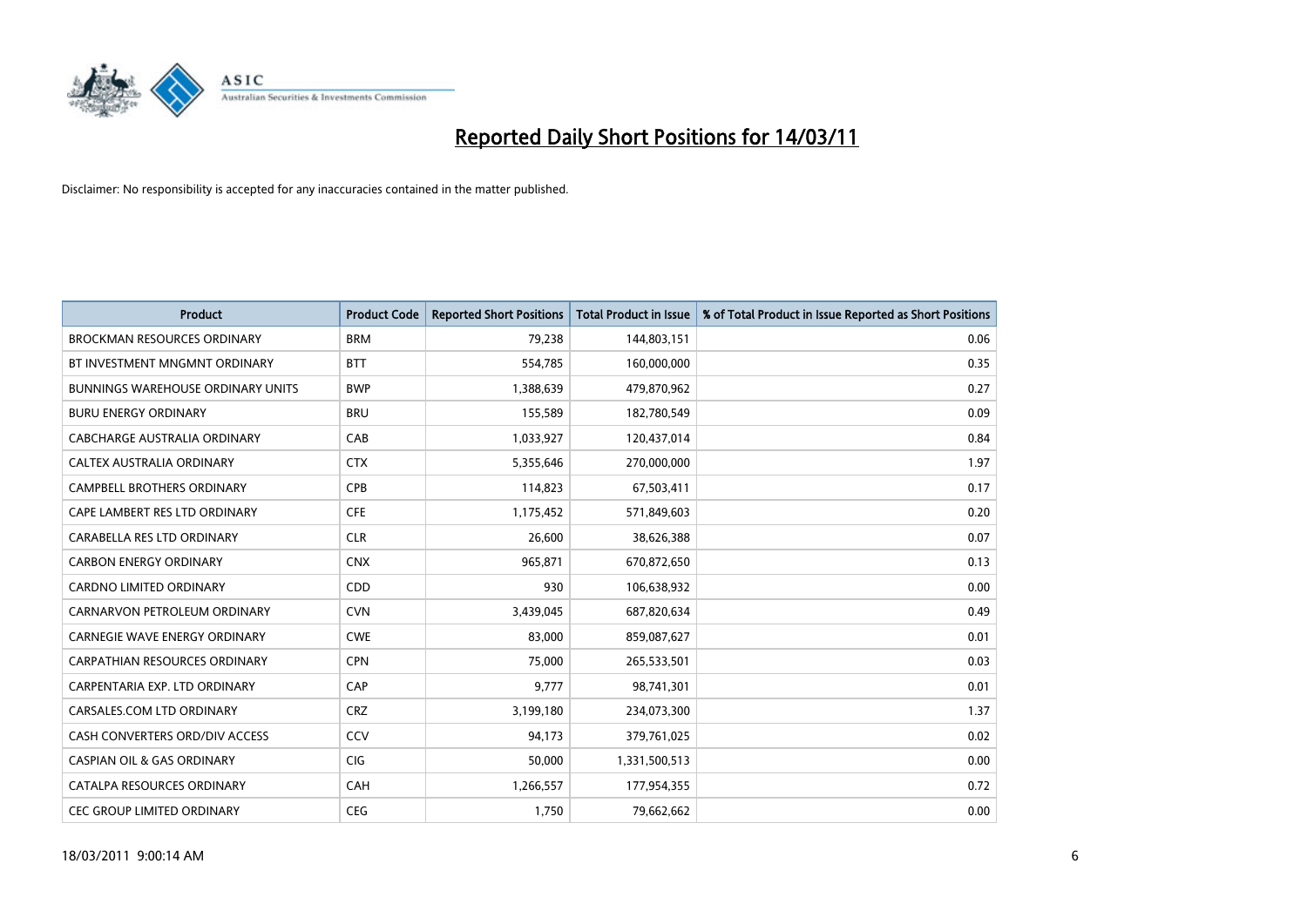

| <b>Product</b>                             | <b>Product Code</b> | <b>Reported Short Positions</b> | Total Product in Issue | % of Total Product in Issue Reported as Short Positions |
|--------------------------------------------|---------------------|---------------------------------|------------------------|---------------------------------------------------------|
| <b>CELLNET GROUP ORDINARY</b>              | <b>CLT</b>          | 1,342                           | 61,607,477             | 0.00                                                    |
| CENTRAL PETROLEUM ORDINARY                 | <b>CTP</b>          | 212,559                         | 982,298,842            | 0.02                                                    |
| <b>CENTRO PROPERTIES UNITS/ORD STAPLED</b> | <b>CNP</b>          | 314,917                         | 972,414,514            | 0.03                                                    |
| CENTRO RETAIL GROUP STAPLED SECURITIES     | <b>CER</b>          | 1,621,901                       | 2,286,399,424          | 0.08                                                    |
| <b>CERAMIC FUEL CELLS ORDINARY</b>         | <b>CFU</b>          | 426,006                         | 1,201,353,566          | 0.03                                                    |
| <b>CERRO RESOURCES NL ORDINARY</b>         | CJO                 | 306                             | 717,893,606            | 0.00                                                    |
| <b>CFS RETAIL PROPERTY UNITS</b>           | <b>CFX</b>          | 46,957,370                      | 2,839,591,911          | 1.67                                                    |
| <b>CHALICE GOLD MINES ORDINARY</b>         | <b>CHN</b>          | 51,200                          | 215,455,886            | 0.02                                                    |
| CHALLENGER DIV.PRO. STAPLED UNITS          | <b>CDI</b>          | 57,422                          | 913,426,007            | 0.00                                                    |
| CHALLENGER INFRAST. STAPLED UNITS          | <b>CIF</b>          | 190,980                         | 316,223,785            | 0.06                                                    |
| <b>CHALLENGER LIMITED ORDINARY</b>         | <b>CGF</b>          | 6,862,989                       | 500,941,031            | 1.37                                                    |
| <b>CHANDLER MACLEOD LTD ORDINARY</b>       | <b>CMG</b>          | 11,970                          | 463,971,344            | 0.00                                                    |
| CHARTER HALL GROUP STAPLED US PROHIBIT.    | <b>CHC</b>          | 1,240,698                       | 306,341,814            | 0.39                                                    |
| <b>CHARTER HALL OFFICE UNIT</b>            | CQ <sub>O</sub>     | 2,349,451                       | 493,319,730            | 0.47                                                    |
| <b>CHARTER HALL RETAIL UNITS</b>           | <b>COR</b>          | 1,012,807                       | 305,810,723            | 0.33                                                    |
| CHEMGENEX PHARMACEUT ORDINARY              | <b>CXS</b>          | 89,061                          | 283,348,870            | 0.03                                                    |
| CITIGOLD CORP LTD ORDINARY                 | <b>CTO</b>          | 2,059,217                       | 1,040,278,301          | 0.20                                                    |
| CLEAN SEAS TUNA ORDINARY                   | <b>CSS</b>          | 15,278                          | 480,829,414            | 0.00                                                    |
| CLINUVEL PHARMACEUT, ORDINARY              | <b>CUV</b>          | 20,824                          | 30,379,956             | 0.06                                                    |
| <b>CLOUGH LIMITED ORDINARY</b>             | <b>CLO</b>          | 278,090                         | 770,916,269            | 0.03                                                    |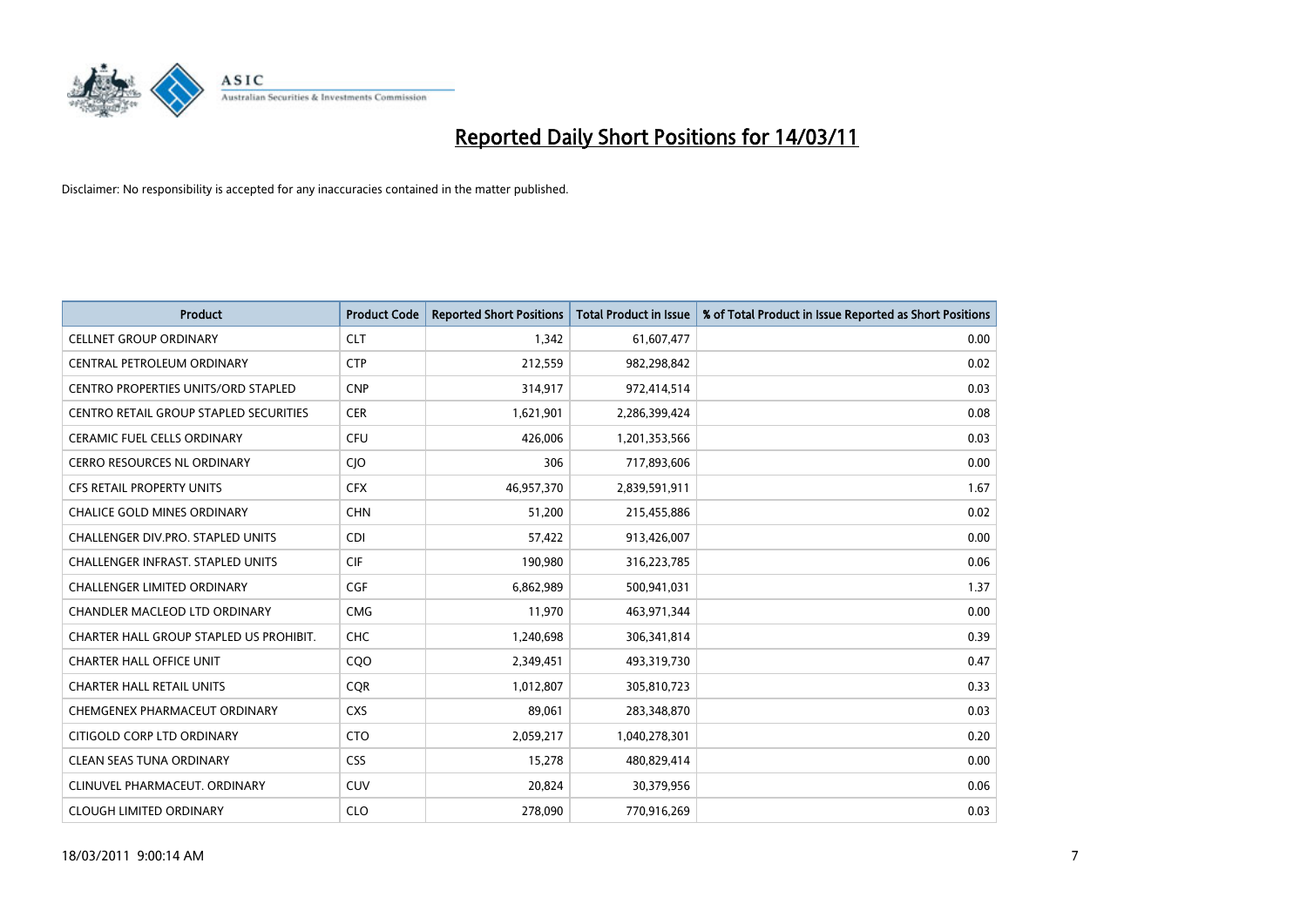

| <b>Product</b>                     | <b>Product Code</b> | <b>Reported Short Positions</b> | Total Product in Issue | % of Total Product in Issue Reported as Short Positions |
|------------------------------------|---------------------|---------------------------------|------------------------|---------------------------------------------------------|
| <b>COAL &amp; ALLIED ORDINARY</b>  | <b>CNA</b>          | 23,082                          | 86,584,735             | 0.03                                                    |
| COAL OF AFRICA LTD ORDINARY        | <b>CZA</b>          | 1,179,457                       | 530,514,663            | 0.22                                                    |
| <b>COALSPUR MINES LTD ORDINARY</b> | <b>CPL</b>          | 1,861,585                       | 488,423,859            | 0.38                                                    |
| COCA-COLA AMATIL ORDINARY          | <b>CCL</b>          | 6,148,399                       | 756,258,267            | 0.81                                                    |
| <b>COCHLEAR LIMITED ORDINARY</b>   | <b>COH</b>          | 1,519,873                       | 56,745,023             | 2.65                                                    |
| <b>COCKATOO COAL ORDINARY</b>      | <b>COK</b>          | 3,898,516                       | 1,016,096,908          | 0.38                                                    |
| COFFEY INTERNATIONAL ORDINARY      | <b>COF</b>          | 532,890                         | 133,809,238            | 0.40                                                    |
| <b>COKAL LTD ORDINARY</b>          | <b>CKA</b>          | 392,815                         | 112,083,735            | 0.35                                                    |
| COMMONWEALTH BANK, ORDINARY        | <b>CBA</b>          | 15,251,507                      | 1,548,932,074          | 0.95                                                    |
| COMMONWEALTH PROP ORDINARY UNITS   | <b>CPA</b>          | 20,486,770                      | 2,449,599,711          | 0.85                                                    |
| <b>COMPASS RESOURCES ORDINARY</b>  | <b>CMR</b>          | 160,952                         | 147,402,920            | 0.11                                                    |
| <b>COMPUTERSHARE LTD ORDINARY</b>  | <b>CPU</b>          | 3,628,213                       | 555,664,059            | 0.63                                                    |
| <b>CONNECTEAST GROUP STAPLED</b>   | <b>CEU</b>          | 50,132,520                      | 3,940,145,951          | 1.28                                                    |
| CONQUEST MINING ORDINARY           | COT                 | 112,922                         | 583,241,478            | 0.02                                                    |
| CONSOLIDATED MEDIA, ORDINARY       | <b>CMI</b>          | 2,620,295                       | 561,834,996            | 0.47                                                    |
| CONTANGO MICROCAP ORDINARY         | <b>CTN</b>          | 7,500                           | 145,708,783            | 0.01                                                    |
| <b>COOPER ENERGY LTD ORDINARY</b>  | <b>COE</b>          | 1,452,046                       | 292,576,001            | 0.50                                                    |
| COPPER STRIKE LTD ORDINARY         | <b>CSE</b>          | 714                             | 129,455,571            | 0.00                                                    |
| <b>CORDLIFE LIMITED ORDINARY</b>   | CBB                 |                                 | 145,360,920            | 0.00                                                    |
| COUNT FINANCIAL ORDINARY           | COU                 | 699,375                         | 262,212,976            | 0.27                                                    |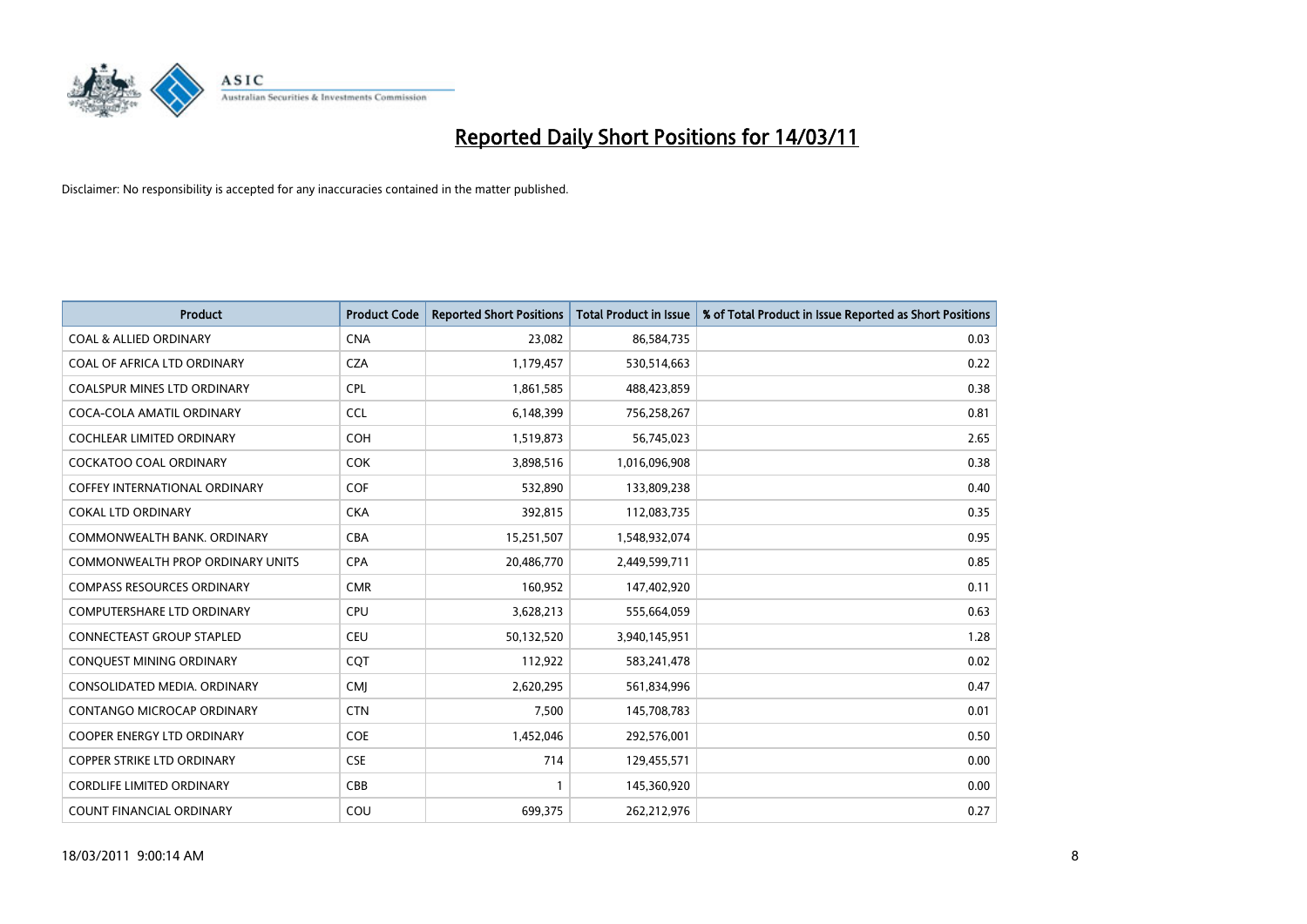

| <b>Product</b>                          | <b>Product Code</b> | <b>Reported Short Positions</b> | <b>Total Product in Issue</b> | % of Total Product in Issue Reported as Short Positions |
|-----------------------------------------|---------------------|---------------------------------|-------------------------------|---------------------------------------------------------|
| <b>CRANE GROUP LIMITED ORDINARY</b>     | <b>CRG</b>          | 1,542,717                       | 79,110,667                    | 1.96                                                    |
| <b>CROMWELL PROP STAPLED SECURITIES</b> | <b>CMW</b>          | 292,152                         | 912,794,605                   | 0.03                                                    |
| <b>CROWN LIMITED ORDINARY</b>           | <b>CWN</b>          | 3,556,899                       | 754,131,800                   | 0.45                                                    |
| <b>CSG LIMITED ORDINARY</b>             | CSV                 | 919,078                         | 244,933,695                   | 0.37                                                    |
| <b>CSL LIMITED ORDINARY</b>             | <b>CSL</b>          | 10,002,512                      | 544,690,565                   | 1.82                                                    |
| <b>CSR LIMITED ORDINARY</b>             | <b>CSR</b>          | 6,266,083                       | 506,000,315                   | 1.24                                                    |
| <b>CUDECO LIMITED ORDINARY</b>          | CDU                 | 824.080                         | 145,512,643                   | 0.55                                                    |
| <b>CUSTOMERS LIMITED ORDINARY</b>       | <b>CUS</b>          | 144,639                         | 134,869,357                   | 0.10                                                    |
| DART ENERGY LTD ORDINARY                | <b>DTE</b>          | 102,516                         | 587,196,223                   | 0.02                                                    |
| DAVID IONES LIMITED ORDINARY            | <b>DJS</b>          | 20,551,019                      | 514,034,694                   | 3.99                                                    |
| DECMIL GROUP LIMITED ORDINARY           | <b>DCG</b>          | 17,397                          | 124,204,568                   | 0.01                                                    |
| DEEP YELLOW LIMITED ORDINARY            | <b>DYL</b>          | 15,246                          | 1,127,534,458                 | 0.00                                                    |
| DEVINE LIMITED ORDINARY                 | <b>DVN</b>          | 1,000                           | 634,918,223                   | 0.00                                                    |
| DEXUS PROPERTY GROUP STAPLED UNITS      | <b>DXS</b>          | 18,591,345                      | 4,839,024,176                 | 0.38                                                    |
| DISCOVERY METALS LTD ORDINARY           | <b>DML</b>          | 461,513                         | 437,114,481                   | 0.11                                                    |
| DOMINO PIZZA ENTERPR ORDINARY           | <b>DMP</b>          | 3                               | 68,407,674                    | 0.00                                                    |
| DOWNER EDI LIMITED ORDINARY             | <b>DOW</b>          | 9,917,737                       | 343,178,483                   | 2.89                                                    |
| DUET GROUP STAPLED US PROHIBIT.         | <b>DUE</b>          | 1,518,351                       | 909,692,991                   | 0.16                                                    |
| DULUXGROUP LIMITED ORDINARY             | <b>DLX</b>          | 6,489,194                       | 367,456,259                   | 1.79                                                    |
| DWS ADVANCED ORDINARY                   | <b>DWS</b>          | 300                             | 132,362,763                   | 0.00                                                    |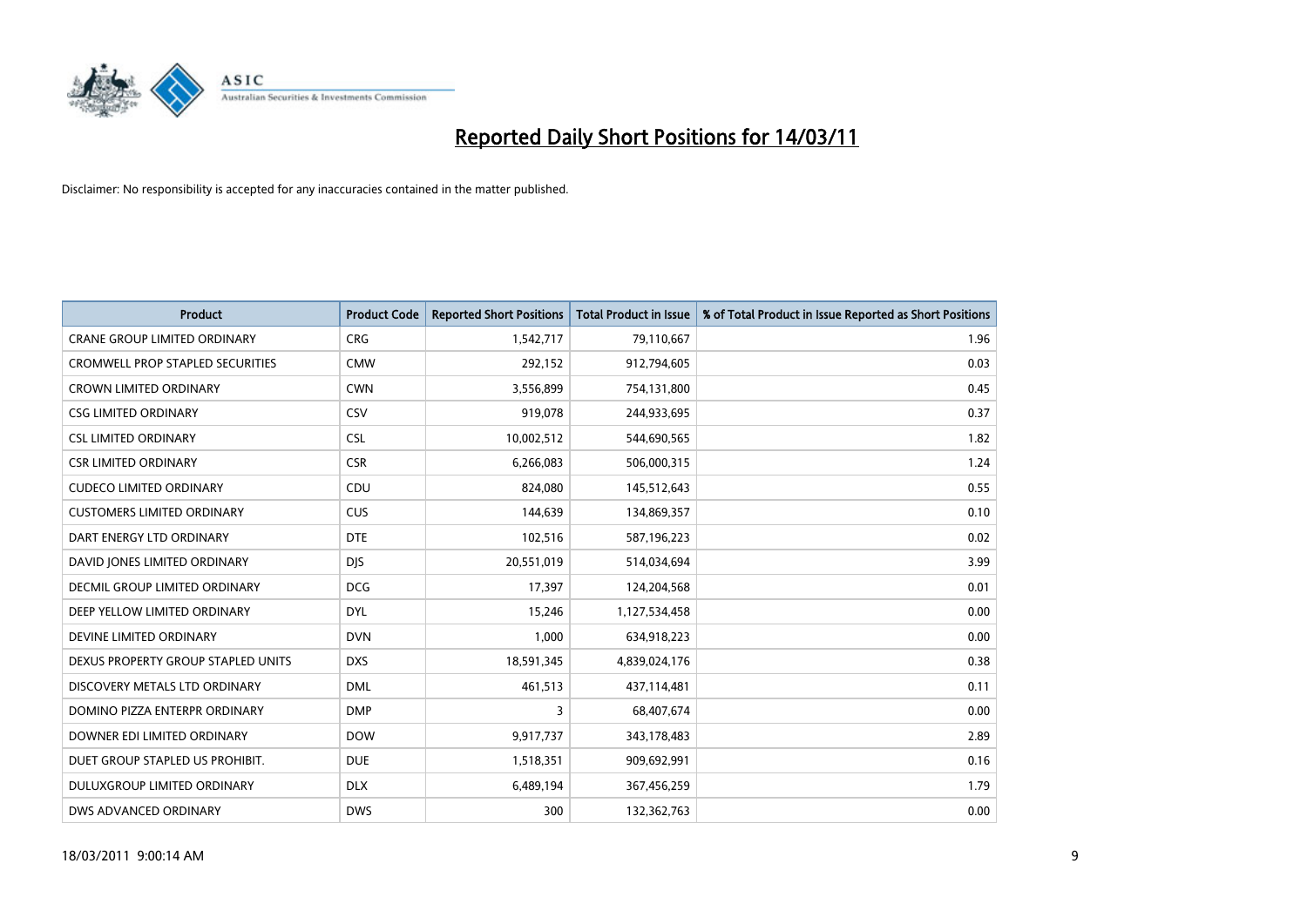

| <b>Product</b>                            | <b>Product Code</b> | <b>Reported Short Positions</b> | <b>Total Product in Issue</b> | % of Total Product in Issue Reported as Short Positions |
|-------------------------------------------|---------------------|---------------------------------|-------------------------------|---------------------------------------------------------|
| <b>EASTERN STAR GAS ORDINARY</b>          | <b>ESG</b>          | 3,340,070                       | 991,567,041                   | 0.31                                                    |
| EDT RETAIL TRUST UNITS                    | <b>EDT</b>          | 117,407                         | 4,700,290,868                 | 0.00                                                    |
| <b>ELDERS LIMITED HYBRIDS</b>             | <b>ELDPA</b>        | 337,039                         | 1,500,000                     | 22.47                                                   |
| ELDERS LIMITED ORDINARY                   | <b>ELD</b>          | 23,705,091                      | 448,598,480                   | 5.27                                                    |
| ELDORADO GOLD CORP CDI 1:1                | EAU                 | 358,621                         | 20,062,582                    | 1.78                                                    |
| ELEMENTAL MINERALS ORDINARY               | <b>ELM</b>          | 68.250                          | 152,931,387                   | 0.04                                                    |
| ELEMENTOS LIMITED ORDINARY                | <b>ELT</b>          | 10                              | 70,768,979                    | 0.00                                                    |
| ELIXIR PETROLEUM LTD ORDINARY             | <b>EXR</b>          | 324,400                         | 188,988,472                   | 0.17                                                    |
| <b>EMECO HOLDINGS ORDINARY</b>            | <b>EHL</b>          | 1,607,141                       | 631,237,586                   | 0.25                                                    |
| <b>ENERGY RESOURCES ORDINARY 'A'</b>      | <b>ERA</b>          | 2,706,396                       | 190,737,934                   | 1.40                                                    |
| <b>ENERGY WORLD CORPOR, ORDINARY</b>      | <b>EWC</b>          | 17,790,666                      | 1,561,166,672                 | 1.14                                                    |
| <b>ENGENCO LIMITED ORDINARY</b>           | EGN                 | 668,476                         | 612,679,212                   | 0.11                                                    |
| <b>ENTEK ENERGY LTD ORDINARY</b>          | <b>ETE</b>          | 489,903                         | 287,692,535                   | 0.17                                                    |
| <b>ENVESTRA LIMITED ORDINARY</b>          | <b>ENV</b>          | 3,927,919                       | 1,430,398,609                 | 0.27                                                    |
| EQUINOX MINERALS LTD CHESS DEPOSITARY INT | EON                 | 792,885                         | 877,042,919                   | 0.10                                                    |
| <b>EVEREST FINANCIAL ORDINARY</b>         | <b>EFG</b>          | 4.300                           | 251,442,316                   | 0.00                                                    |
| <b>EXCO RESOURCES LTD ORDINARY</b>        | <b>EXS</b>          | 25,431                          | 346,494,187                   | 0.01                                                    |
| EXTRACT RESOURCES ORDINARY                | <b>EXT</b>          | 693,598                         | 250,851,367                   | 0.27                                                    |
| FAIRFAX MEDIA LTD ORDINARY                | <b>FXI</b>          | 319,611,780                     | 2,351,955,725                 | 13.58                                                   |
| FANTASTIC HOLDINGS ORDINARY               | FAN                 | 3,000                           | 102,739,538                   | 0.00                                                    |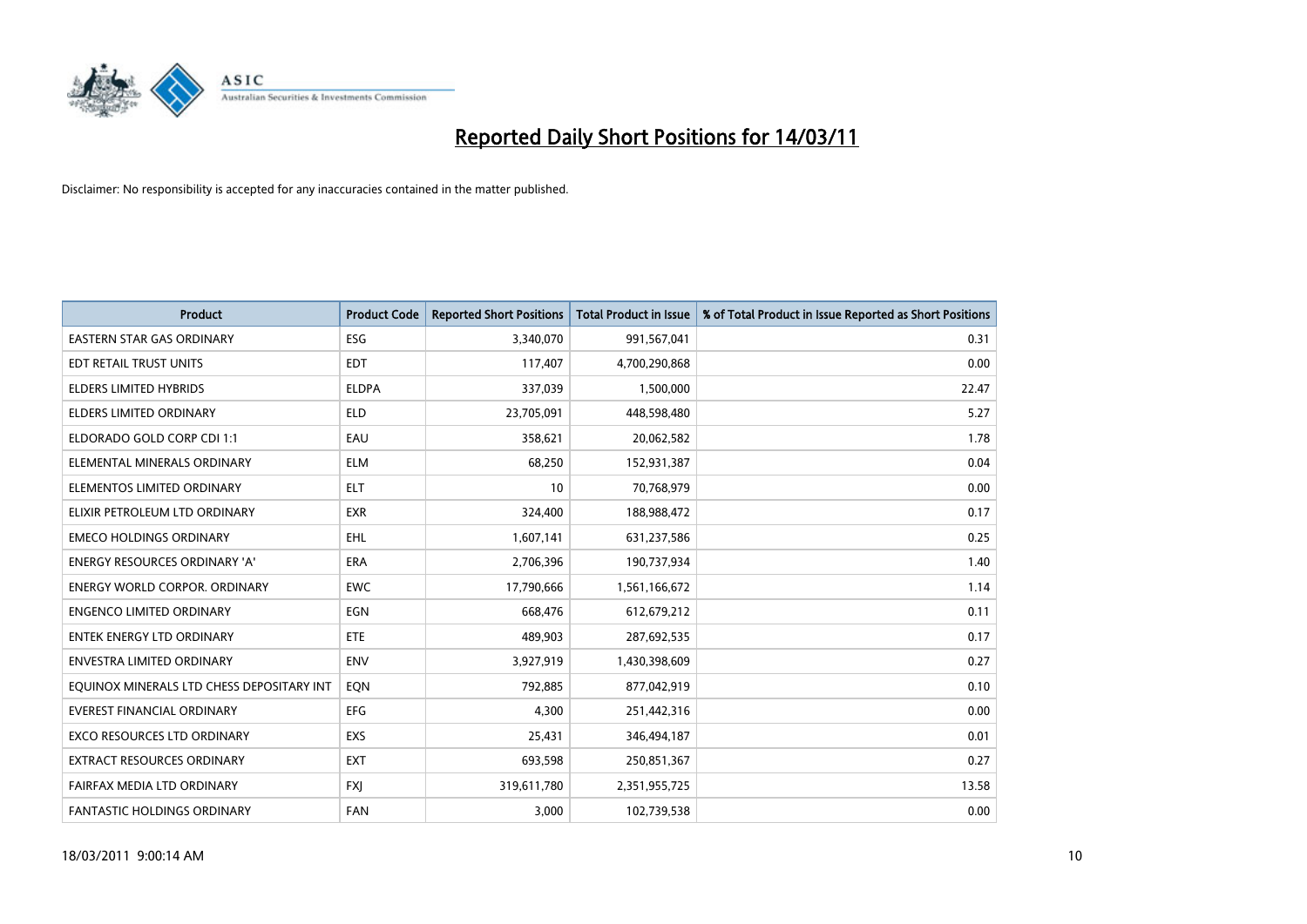

| <b>Product</b>                        | <b>Product Code</b> | <b>Reported Short Positions</b> | <b>Total Product in Issue</b> | % of Total Product in Issue Reported as Short Positions |
|---------------------------------------|---------------------|---------------------------------|-------------------------------|---------------------------------------------------------|
| <b>FAR LTD ORDINARY</b>               | FAR                 | 378,388                         | 1,244,439,464                 | 0.03                                                    |
| FERRAUS LIMITED ORDINARY              | <b>FRS</b>          | 477,411                         | 205,700,890                   | 0.23                                                    |
| FISHER & PAYKEL APP. ORDINARY         | <b>FPA</b>          | 8,773,970                       | 724,235,162                   | 1.21                                                    |
| FISHER & PAYKEL H. ORDINARY           | <b>FPH</b>          | 3,289,949                       | 520,409,135                   | 0.64                                                    |
| FKP PROPERTY GROUP STAPLED SECURITIES | <b>FKP</b>          | 22,928,251                      | 1,174,033,185                 | 1.97                                                    |
| FLEETWOOD CORP ORDINARY               | <b>FWD</b>          | 175,659                         | 57,554,260                    | 0.29                                                    |
| FLETCHER BUILDING ORDINARY            | <b>FBU</b>          | 7,368,181                       | 611,250,393                   | 1.21                                                    |
| FLEXIGROUP LIMITED ORDINARY           | <b>FXL</b>          | 73,055                          | 275,472,492                   | 0.03                                                    |
| FLIGHT CENTRE ORDINARY                | <b>FLT</b>          | 3,153,614                       | 99,925,547                    | 3.15                                                    |
| FLINDERS MINES LTD ORDINARY           | <b>FMS</b>          | 21,219,134                      | 1,820,384,571                 | 1.16                                                    |
| <b>FOCUS MINERALS LTD ORDINARY</b>    | <b>FML</b>          | 3,942,483                       | 2,881,543,210                 | 0.13                                                    |
| <b>FORGE GROUP LIMITED ORDINARY</b>   | FGE                 | 12,207                          | 82,924,014                    | 0.01                                                    |
| FORTE ENERGY NL ORDINARY              | <b>FTE</b>          | 2,658,986                       | 669,756,735                   | 0.40                                                    |
| FORTESCUE METALS GRP ORDINARY         | <b>FMG</b>          | 11,921,667                      | 3,112,911,159                 | 0.36                                                    |
| <b>FOSTER'S GROUP ORDINARY</b>        | FGL                 | 7,710,072                       | 1,935,386,127                 | 0.39                                                    |
| FTD CORPORATION ORDINARY              | <b>FTD</b>          | 8,088                           | 33,474,593                    | 0.02                                                    |
| <b>FUNTASTIC LIMITED ORDINARY</b>     | <b>FUN</b>          | 322,528                         | 340,997,682                   | 0.09                                                    |
| <b>G.U.D. HOLDINGS ORDINARY</b>       | GUD                 | 391,760                         | 69,089,611                    | 0.56                                                    |
| <b>G8 EDUCATION LIMITED ORDINARY</b>  | <b>GEM</b>          | 1,445,109                       | 183,304,537                   | 0.79                                                    |
| <b>GALAXY RESOURCES ORDINARY</b>      | <b>GXY</b>          | 873,446                         | 214,236,091                   | 0.41                                                    |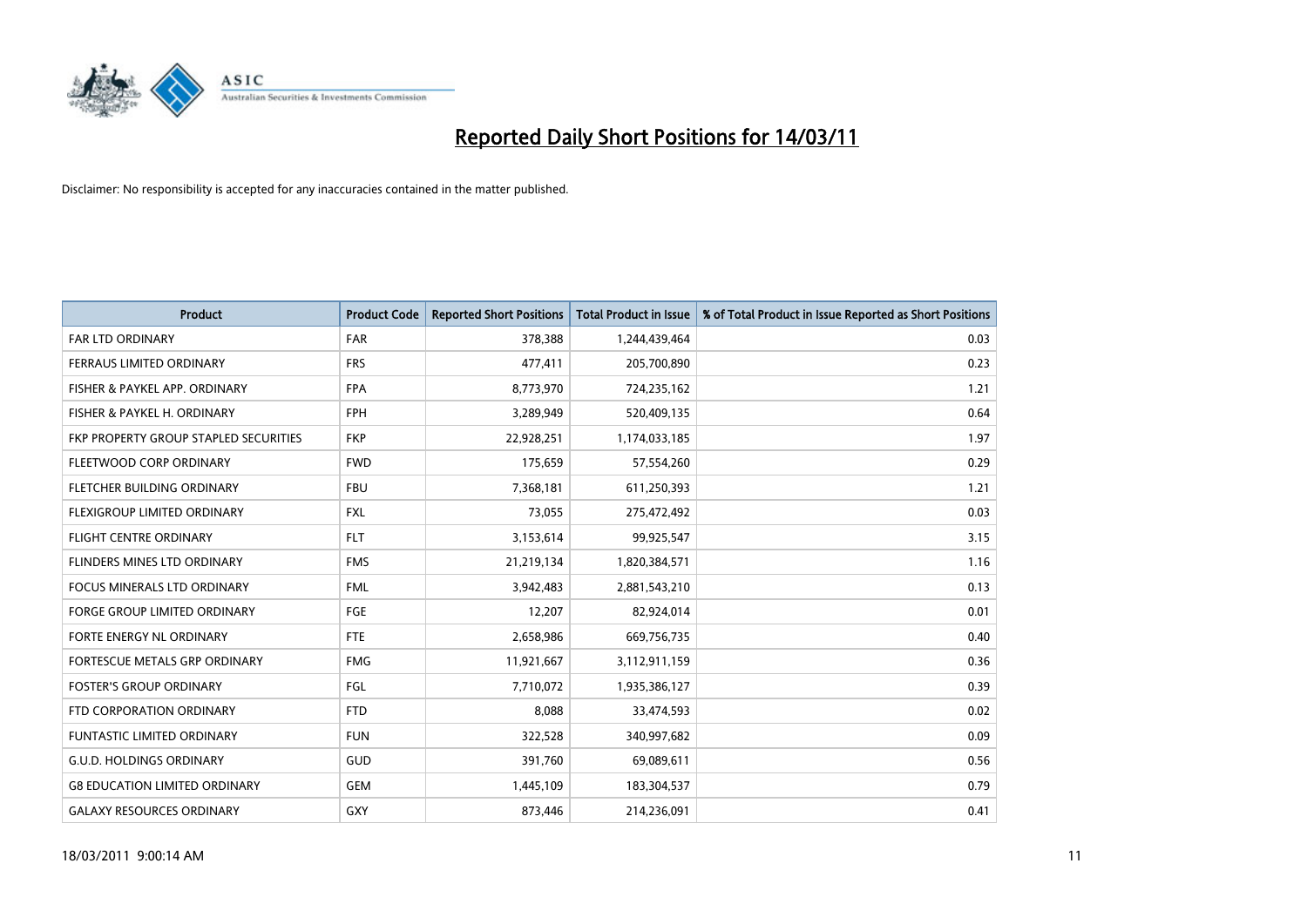

| <b>Product</b>                            | <b>Product Code</b> | <b>Reported Short Positions</b> | Total Product in Issue | % of Total Product in Issue Reported as Short Positions |
|-------------------------------------------|---------------------|---------------------------------|------------------------|---------------------------------------------------------|
| <b>GEODYNAMICS LIMITED ORDINARY</b>       | GDY                 | 839,759                         | 335,700,525            | 0.25                                                    |
| <b>GINDALBIE METALS LTD ORDINARY</b>      | <b>GBG</b>          | 19,841,617                      | 935,215,590            | 2.11                                                    |
| <b>GIRALIA RESOURCES NL ORDINARY</b>      | GIR                 | 84,497                          | 183,085,170            | 0.05                                                    |
| <b>GLOBAL MINING ORDINARY</b>             | <b>GMI</b>          | 8,951                           | 191,820,968            | 0.00                                                    |
| <b>GLOUCESTER COAL ORDINARY</b>           | GCL                 | 284.872                         | 140,447,062            | 0.20                                                    |
| <b>GME RESOURCES LTD ORDINARY</b>         | <b>GME</b>          | 800                             | 302,352,750            | 0.00                                                    |
| <b>GOLDEN WEST RESOURCE ORDINARY</b>      | <b>GWR</b>          | 1.652                           | 192,082,567            | 0.00                                                    |
| <b>GOODMAN FIELDER, ORDINARY</b>          | GFF                 | 35,462,646                      | 1,380,386,438          | 2.56                                                    |
| <b>GOODMAN GROUP STAPLED US PROHIBIT.</b> | <b>GMG</b>          | 10,831,355                      | 6,893,222,796          | 0.15                                                    |
| <b>GPT GROUP STAPLED SEC.</b>             | <b>GPT</b>          | 13,467,381                      | 1,855,529,431          | 0.72                                                    |
| <b>GRAINCORP LIMITED A CLASS ORDINARY</b> | <b>GNC</b>          | 959,606                         | 198,318,900            | 0.50                                                    |
| <b>GRANGE RESOURCES, ORDINARY</b>         | <b>GRR</b>          | 1,232,830                       | 1,152,846,724          | 0.11                                                    |
| <b>GREENCAP LIMITED ORDINARY</b>          | GCG                 |                                 | 262,515,385            | 0.00                                                    |
| <b>GREENLAND MIN EN LTD ORDINARY</b>      | GGG                 | 1,411,905                       | 314,663,174            | 0.44                                                    |
| <b>GRYPHON MINERALS LTD ORDINARY</b>      | GRY                 | 709,677                         | 297,122,058            | 0.24                                                    |
| GUINNESS PEAT GROUP. CHESS DEPOSITARY INT | <b>GPG</b>          | 32,556                          | 300,204,991            | 0.01                                                    |
| <b>GUIARAT NRE COAL LTD ORDINARY</b>      | <b>GNM</b>          | 1,469,003                       | 990,952,858            | 0.15                                                    |
| <b>GUNNS LIMITED ORDINARY</b>             | <b>GNS</b>          | 38,227,214                      | 848,401,559            | 4.47                                                    |
| <b>GWA GROUP LTD ORDINARY</b>             | <b>GWA</b>          | 5,667,398                       | 301,102,514            | 1.87                                                    |
| <b>HARVEY NORMAN ORDINARY</b>             | <b>HVN</b>          | 44.433.471                      | 1,062,316,784          | 4.15                                                    |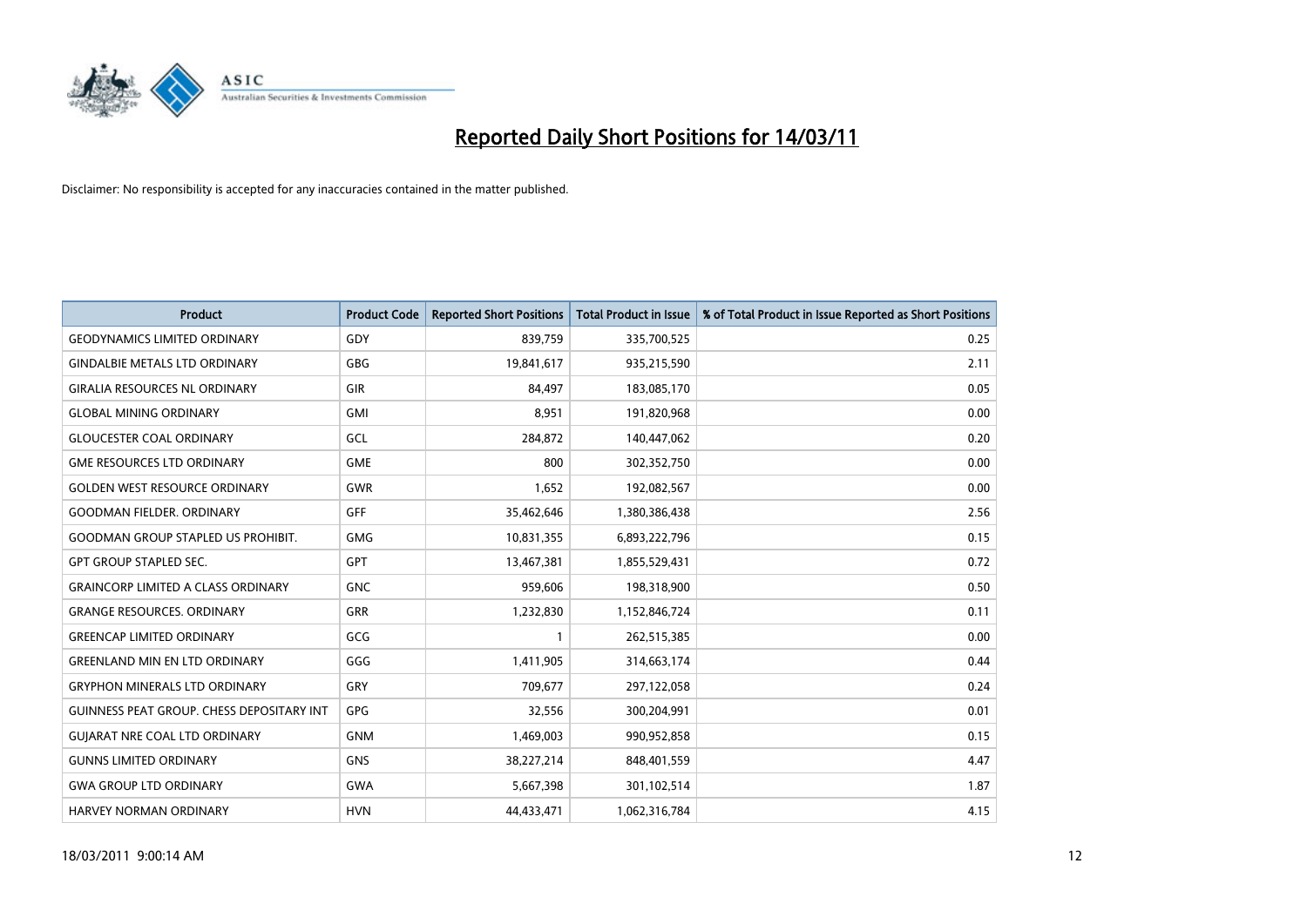

| <b>Product</b>                           | <b>Product Code</b> | <b>Reported Short Positions</b> | <b>Total Product in Issue</b> | % of Total Product in Issue Reported as Short Positions |
|------------------------------------------|---------------------|---------------------------------|-------------------------------|---------------------------------------------------------|
| HASTIE GROUP LIMITED ORDINARY            | <b>HST</b>          | 2,603,384                       | 239,781,419                   | 1.07                                                    |
| HASTINGS DIVERSIFIED STAPLED SECURITY    | <b>HDF</b>          | 842,515                         | 520,447,040                   | 0.15                                                    |
| <b>HEARTWARE INT INC CDI 35:1</b>        | <b>HIN</b>          | 272,008                         | 48,598,550                    | 0.56                                                    |
| <b>HENDERSON GROUP CDI 1:1</b>           | <b>HGG</b>          | 6,957,690                       | 556,400,565                   | 1.25                                                    |
| HFA HOLDINGS LIMITED DEFERRED SETTLEMENT | <b>HFADA</b>        | 525,426                         | 117,332,543                   | 0.44                                                    |
| <b>HIGHLANDS PACIFIC ORDINARY</b>        | HIG                 | 2,332,804                       | 686,082,148                   | 0.34                                                    |
| HILLCREST LITIGAT, ORDINARY              | <b>HLS</b>          | 1,600,000                       | 87,078,557                    | 1.84                                                    |
| HILLGROVE RES LTD ORDINARY               | <b>HGO</b>          | 146,416                         | 793,698,575                   | 0.02                                                    |
| HILLS HOLDINGS LTD ORDINARY              | <b>HIL</b>          | 1,947,441                       | 248,676,841                   | 0.77                                                    |
| HORIZON OIL LIMITED ORDINARY             | <b>HZN</b>          | 2,546,570                       | 1,130,311,515                 | 0.22                                                    |
| HUNNU COAL LIMITED ORDINARY              | <b>HUN</b>          | 1,024,757                       | 212,565,002                   | 0.48                                                    |
| <b>ICON ENERGY LIMITED ORDINARY</b>      | <b>ICN</b>          | 67,000                          | 469,301,394                   | 0.01                                                    |
| <b>IINET LIMITED ORDINARY</b>            | <b>IIN</b>          | 1,162,157                       | 152,160,119                   | 0.76                                                    |
| <b>ILUKA RESOURCES ORDINARY</b>          | ILU                 | 6,078,744                       | 418,700,517                   | 1.43                                                    |
| <b>IMDEX LIMITED ORDINARY</b>            | <b>IMD</b>          | 24,991                          | 197,942,297                   | 0.01                                                    |
| IMF (AUSTRALIA) LTD ORDINARY             | IMF                 | 352,135                         | 122,725,375                   | 0.28                                                    |
| <b>IMX RESOURCES LTD ORDINARY</b>        | <b>IXR</b>          | 20,000                          | 262,612,803                   | 0.01                                                    |
| <b>INCITEC PIVOT ORDINARY</b>            | <b>IPL</b>          | 7,363,565                       | 1,628,730,107                 | 0.43                                                    |
| <b>INDAGO RESOURCES LTD ORDINARY</b>     | <b>IDG</b>          | 8,179                           | 6,937,987                     | 0.12                                                    |
| INDEPENDENCE GROUP ORDINARY              | <b>IGO</b>          | 2,724,294                       | 138,777,305                   | 1.97                                                    |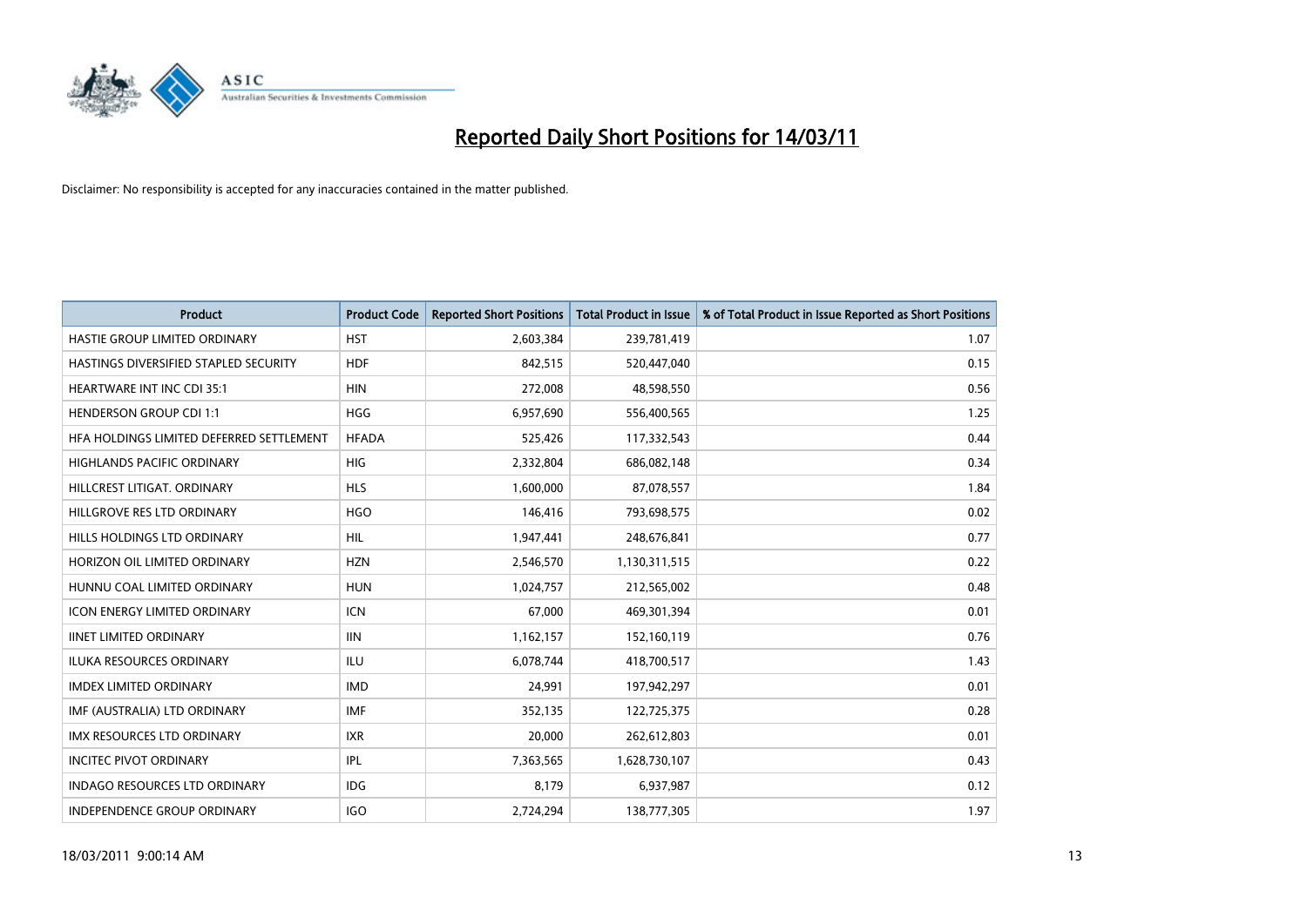

| <b>Product</b>                            | <b>Product Code</b> | <b>Reported Short Positions</b> | Total Product in Issue | % of Total Product in Issue Reported as Short Positions |
|-------------------------------------------|---------------------|---------------------------------|------------------------|---------------------------------------------------------|
| <b>INDO MINES LIMITED ORDINARY</b>        | <b>IDO</b>          | 59,009                          | 211,100,795            | 0.03                                                    |
| INDOPHIL RESOURCES ORDINARY               | <b>IRN</b>          | 337,085                         | 471,445,763            | 0.07                                                    |
| <b>INDUSTREA LIMITED ORDINARY</b>         | IDL                 | 2,163,212                       | 363,878,295            | 0.59                                                    |
| INFIGEN ENERGY STAPLED SECURITIES         | <b>IFN</b>          | 7,960,658                       | 761,222,569            | 1.04                                                    |
| ING INDUSTRIAL FUND UNITS                 | <b>IIF</b>          | 15,626,834                      | 2,592,249,647          | 0.60                                                    |
| ING OFFICE FUND STAPLED SECURITIES        | <b>IOF</b>          | 16,965,862                      | 2,729,071,212          | 0.62                                                    |
| ING RE COM GROUP STAPLED SECURITIES       | ILF.                | 9,075                           | 441,029,194            | 0.00                                                    |
| <b>INSURANCE AUSTRALIA ORDINARY</b>       | IAG                 | 7,861,924                       | 2,079,034,021          | 0.34                                                    |
| INTEGRA MINING LTD. ORDINARY              | IGR                 | 5,558,237                       | 841,525,727            | 0.65                                                    |
| INTER COAL HOLD LTD ORDINARY              | ICL                 | 268,824                         | 316,342,835            | 0.08                                                    |
| <b>INTREPID MINES ORDINARY</b>            | <b>IAU</b>          | 1,618,179                       | 520,317,703            | 0.32                                                    |
| <b>INVOCARE LIMITED ORDINARY</b>          | <b>IVC</b>          | 1,070,626                       | 102,421,288            | 1.05                                                    |
| <b>ION LIMITED ORDINARY</b>               | <b>ION</b>          | 164,453                         | 256,365,105            | 0.06                                                    |
| <b>IOOF HOLDINGS LTD ORDINARY</b>         | <b>IFL</b>          | 1,307,036                       | 229,794,395            | 0.57                                                    |
| <b>IRESS MARKET TECH. ORDINARY</b>        | <b>IRE</b>          | 2,255,040                       | 126,018,142            | 1.77                                                    |
| <b>IRON ORE HOLDINGS ORDINARY</b>         | <b>IOH</b>          | 66,950                          | 137,730,310            | 0.05                                                    |
| ISHARES MSCI AUS 200 ISHARES MSCI AUS 200 | IOZ                 | 6,300                           | 1,950,000              | 0.32                                                    |
| ISHARES MSCI JAPAN CDI 1:1                | IIP                 | 107,610                         | 822,000,000            | 0.01                                                    |
| ISHARES S&P 500 CDI 1:1                   | <b>IVV</b>          | 31,148                          | 116,350,000            | 0.03                                                    |
| ISHARES SMALL ORDS ISHARES SMALL ORDS     | <b>ISO</b>          | 131,211                         | 5,400,000              | 2.43                                                    |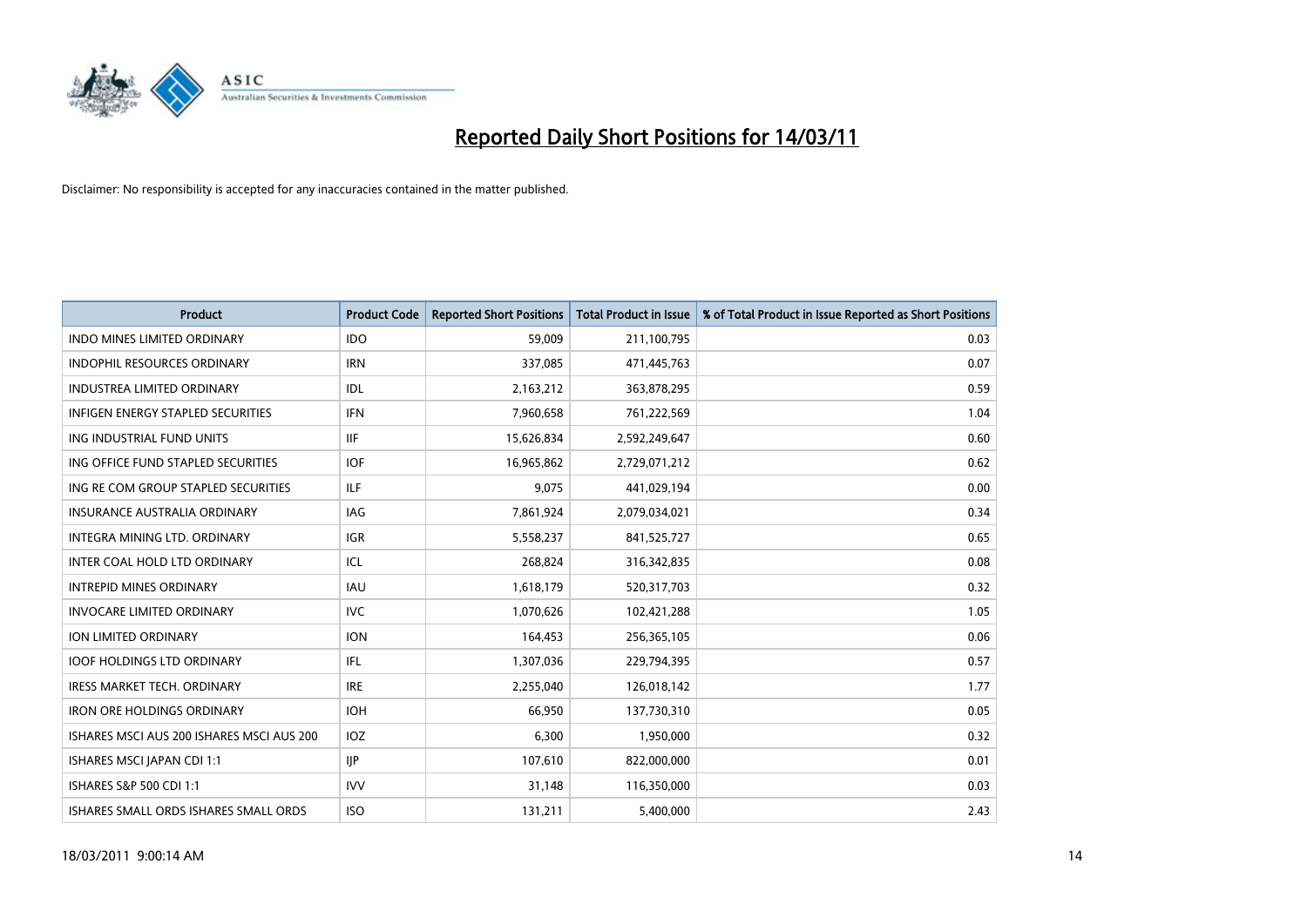

| <b>Product</b>                           | <b>Product Code</b> | <b>Reported Short Positions</b> | <b>Total Product in Issue</b> | % of Total Product in Issue Reported as Short Positions |
|------------------------------------------|---------------------|---------------------------------|-------------------------------|---------------------------------------------------------|
| <b>ISOFT GROUP LIMITED ORDINARY</b>      | <b>ISF</b>          | 3,862,786                       | 1,070,595,874                 | 0.35                                                    |
| <b>IVANHOE AUSTRALIA ORDINARY</b>        | <b>IVA</b>          | 299.695                         | 418,467,053                   | 0.07                                                    |
| <b>JABIRU METALS LTD ORDINARY</b>        | <b>JML</b>          | 78,514                          | 553,304,180                   | 0.01                                                    |
| JAMES HARDIE INDUST CHESS DEPOSITARY INT | <b>IHX</b>          | 14,640,505                      | 436,386,587                   | 3.32                                                    |
| <b>IAMESON RESOURCES ORDINARY</b>        | <b>JAL</b>          | 1,600,000                       | 95,828,865                    | 1.67                                                    |
| <b>JB HI-FI LIMITED ORDINARY</b>         | <b>IBH</b>          | 9,956,251                       | 109,340,772                   | 9.12                                                    |
| <b>JUPITER MINES ORDINARY</b>            | <b>IMS</b>          | 11,187                          | 1,486,756,465                 | 0.00                                                    |
| KAGARA LTD ORDINARY                      | KZL                 | 6,606,158                       | 707,789,717                   | 0.94                                                    |
| KANGAROO RES LTD ORDINARY                | <b>KRL</b>          | 600,000                         | 1,119,430,012                 | 0.05                                                    |
| KAROON GAS AUSTRALIA ORDINARY            | <b>KAR</b>          | 1,166,255                       | 220,750,769                   | 0.51                                                    |
| KATHMANDU HOLD LTD ORDINARY              | <b>KMD</b>          | 679,090                         | 200,000,000                   | 0.34                                                    |
| <b>KENTOR GOLD LIMITED ORDINARY</b>      | KGL                 | 203,836                         | 1,061,592,950                 | 0.02                                                    |
| <b>KEYBRIDGE CAPITAL ORDINARY</b>        | <b>KBC</b>          | 5,999                           | 172,070,564                   | 0.00                                                    |
| KIMBERLEY METALS LTD ORDINARY            | <b>KBL</b>          | 1,821                           | 161,976,319                   | 0.00                                                    |
| KINGSGATE CONSOLID. ORDINARY             | <b>KCN</b>          | 999,614                         | 134,973,751                   | 0.74                                                    |
| KINGSROSE MINING LTD ORDINARY            | <b>KRM</b>          | 28,149                          | 255,538,366                   | 0.01                                                    |
| LEIGHTON HOLDINGS ORDINARY               | LEI                 | 6,874,164                       | 302,579,299                   | 2.25                                                    |
| LEND LEASE GROUP UNIT/ORD STAPLED        | <b>LLC</b>          | 2,462,460                       | 565,558,754                   | 0.41                                                    |
| LINC ENERGY LTD ORDINARY                 | <b>LNC</b>          | 6,457,708                       | 503,418,900                   | 1.28                                                    |
| LIQUEFIED NATURAL ORDINARY               | <b>LNG</b>          | 474,613                         | 214,099,015                   | 0.22                                                    |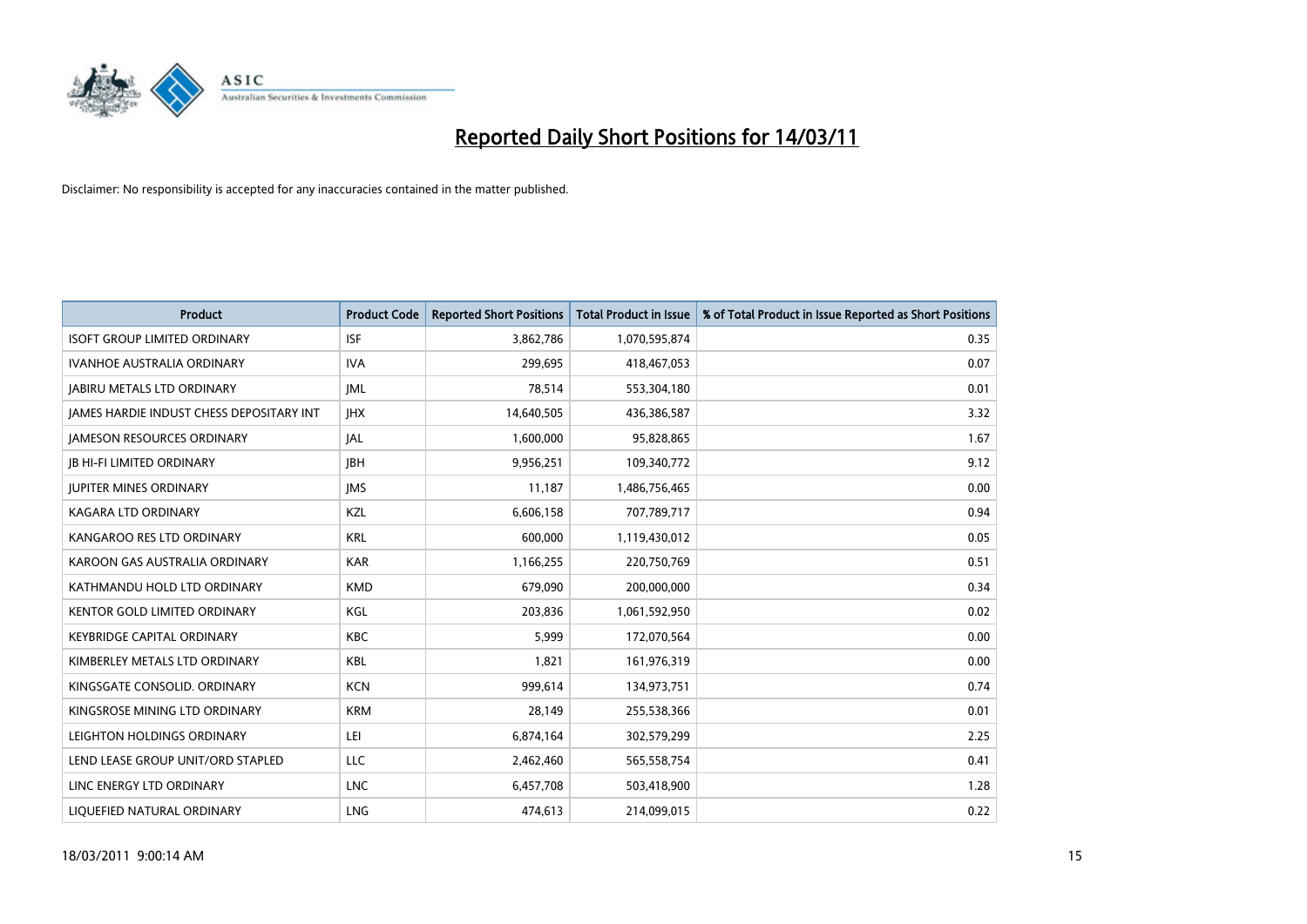

| <b>Product</b>                        | <b>Product Code</b> | <b>Reported Short Positions</b> | Total Product in Issue | % of Total Product in Issue Reported as Short Positions |
|---------------------------------------|---------------------|---------------------------------|------------------------|---------------------------------------------------------|
| <b>LYNAS CORPORATION ORDINARY</b>     | <b>LYC</b>          | 47,737,448                      | 1,663,499,093          | 2.87                                                    |
| M2 TELECOMMUNICATION ORDINARY         | <b>MTU</b>          | 12,131                          | 123,090,336            | 0.01                                                    |
| <b>MACA LIMITED ORDINARY</b>          | <b>MLD</b>          | 650                             | 150,000,000            | 0.00                                                    |
| MACARTHUR COAL ORDINARY               | <b>MCC</b>          | 2,913,194                       | 299,476,903            | 0.97                                                    |
| <b>MACMAHON HOLDINGS ORDINARY</b>     | <b>MAH</b>          | 7,600,548                       | 733,711,705            | 1.01                                                    |
| MACQ ATLAS ROADS GRP ORDINARY STAPLED | <b>MQA</b>          | 4,787,285                       | 452,345,907            | 1.04                                                    |
| MACQUARIE GROUP LTD ORDINARY          | MQG                 | 2,947,281                       | 346,814,961            | 0.82                                                    |
| MAGMA METALS LTD. ORDINARY            | <b>MMW</b>          | 591,395                         | 195,610,923            | 0.31                                                    |
| MANTRA RESOURCES ORDINARY             | <b>MRU</b>          | 35,214                          | 134,465,075            | 0.03                                                    |
| MAP GROUP STAPLED US PROHIBIT.        | <b>MAP</b>          | 4,953,087                       | 1,861,210,782          | 0.28                                                    |
| MARYBOROUGH SUGAR ORDINARY            | <b>MSF</b>          | 40,481                          | 69,029,013             | 0.06                                                    |
| <b>MATRIX C &amp; E LTD ORDINARY</b>  | <b>MCE</b>          | 140,208                         | 72,964,098             | 0.19                                                    |
| MCMILLAN SHAKESPEARE ORDINARY         | <b>MMS</b>          | 52,322                          | 68,022,560             | 0.07                                                    |
| <b>MCPHERSON'S LTD ORDINARY</b>       | <b>MCP</b>          | 220,236                         | 71,651,758             | 0.30                                                    |
| MEDUSA MINING LTD ORDINARY            | <b>MML</b>          | 1,352,212                       | 188,233,911            | 0.72                                                    |
| MELBOURNE IT LIMITED ORDINARY         | <b>MLB</b>          | 152,757                         | 80,043,955             | 0.19                                                    |
| MEO AUSTRALIA LTD ORDINARY            | <b>MEO</b>          | 4,311,760                       | 539,913,260            | 0.79                                                    |
| MERMAID MARINE ORDINARY               | <b>MRM</b>          | 1,223,603                       | 213,763,662            | 0.55                                                    |
| MESOBLAST LIMITED ORDINARY            | <b>MSB</b>          | 542,228                         | 277,937,562            | 0.19                                                    |
| METALS X LIMITED ORDINARY             | <b>MLX</b>          | 3,409,560                       | 1,365,661,782          | 0.26                                                    |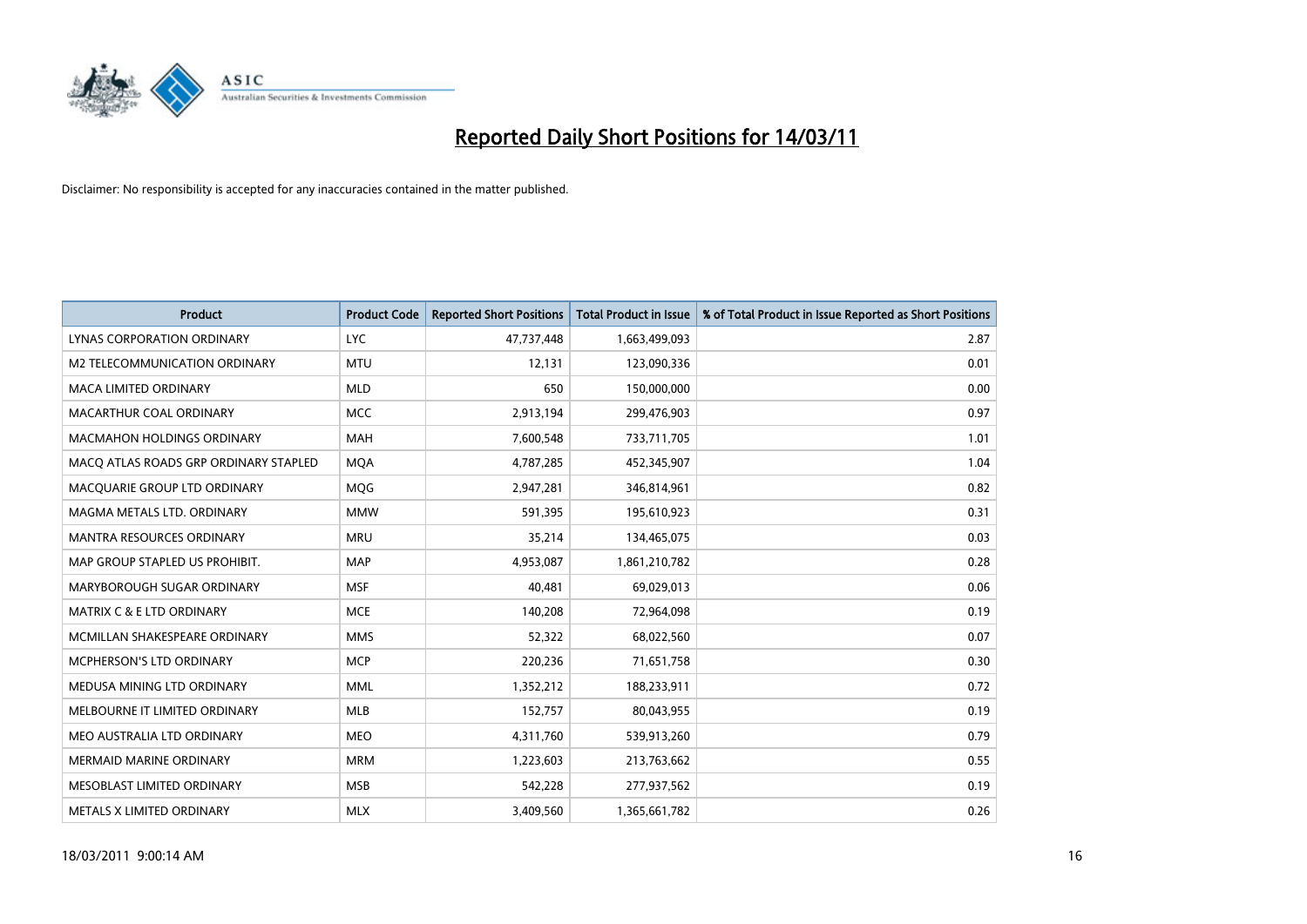

| <b>Product</b>                          | <b>Product Code</b> | <b>Reported Short Positions</b> | Total Product in Issue | % of Total Product in Issue Reported as Short Positions |
|-----------------------------------------|---------------------|---------------------------------|------------------------|---------------------------------------------------------|
| METCASH LIMITED ORDINARY                | <b>MTS</b>          | 18,366,458                      | 768,814,015            | 2.37                                                    |
| METGASCO LIMITED ORDINARY               | <b>MEL</b>          | 235,435                         | 252,460,972            | 0.09                                                    |
| MICLYN EXP OFFSHR ORDINARY              | <b>MIO</b>          | 167,949                         | 274,618,684            | 0.06                                                    |
| MINARA RESOURCES ORDINARY               | <b>MRE</b>          | 8,430,171                       | 1,169,424,487          | 0.72                                                    |
| MINCOR RESOURCES NL ORDINARY            | <b>MCR</b>          | 1,046,903                       | 200,608,804            | 0.52                                                    |
| MINERAL DEPOSITS ORDINARY               | <b>MDL</b>          | 245,910                         | 60,768,582             | 0.41                                                    |
| MINERAL RESOURCES. ORDINARY             | <b>MIN</b>          | 561,613                         | 168,922,735            | 0.33                                                    |
| MIRABELA NICKEL LTD ORDINARY            | <b>MBN</b>          | 10,780,414                      | 491,561,237            | 2.19                                                    |
| MIRVAC GROUP STAPLED SECURITIES         | <b>MGR</b>          | 16,750,099                      | 3,415,819,357          | 0.48                                                    |
| MOLOPO ENERGY LTD ORDINARY              | <b>MPO</b>          | 1,108,989                       | 250,972,584            | 0.45                                                    |
| MONADELPHOUS GROUP ORDINARY             | <b>MND</b>          | 765,247                         | 87,576,827             | 0.87                                                    |
| <b>MOUNT GIBSON IRON ORDINARY</b>       | <b>MGX</b>          | 6,353,903                       | 1,082,570,693          | 0.58                                                    |
| MULTIPLEX SITES SITES                   | <b>MXUPA</b>        | 33                              | 4,500,000              | 0.00                                                    |
| MURCHISON METALS LTD ORDINARY           | <b>MMX</b>          | 10,552,052                      | 435,884,268            | 2.41                                                    |
| MYER HOLDINGS LTD ORDINARY              | <b>MYR</b>          | 8,665,316                       | 582,297,884            | 1.50                                                    |
| <b>MYSTATE LIMITED ORDINARY</b>         | <b>MYS</b>          | 1.400                           | 67,439,158             | 0.00                                                    |
| NAMOI COTTON CO-OP CO-OPERATIVE CAP.UNT | <b>NAM</b>          | 205,227                         | 96,978,836             | 0.21                                                    |
| NANOSONICS LIMITED ORDINARY             | <b>NAN</b>          | 27,521                          | 227,071,282            | 0.01                                                    |
| NATIONAL AUST, BANK ORDINARY            | <b>NAB</b>          | 10,021,229                      | 2,169,641,214          | 0.42                                                    |
| NATURAL FUEL LIMITED ORDINARY           | <b>NFL</b>          |                                 | 721,912                | 0.00                                                    |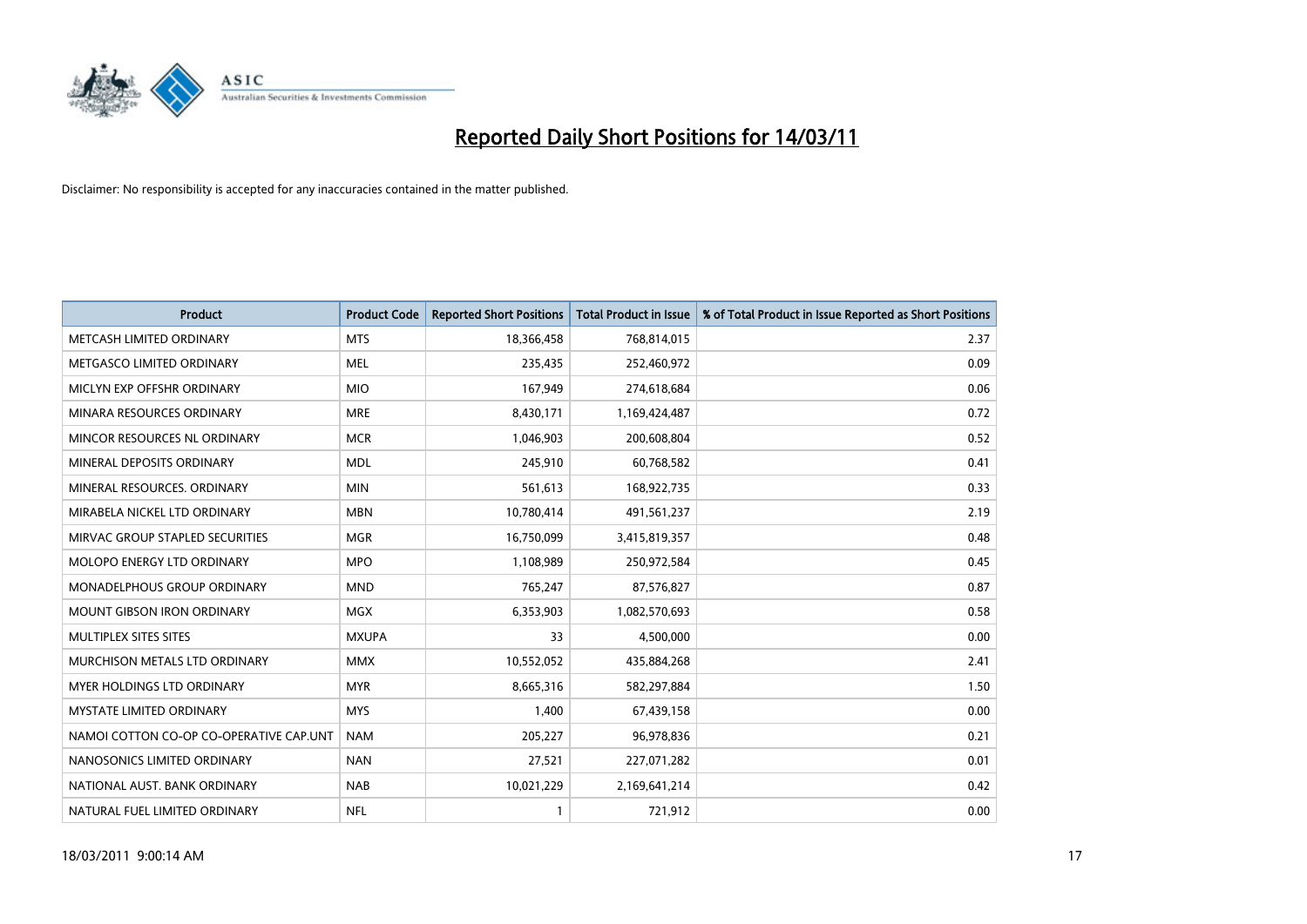

| <b>Product</b>                | <b>Product Code</b> | <b>Reported Short Positions</b> | <b>Total Product in Issue</b> | % of Total Product in Issue Reported as Short Positions |
|-------------------------------|---------------------|---------------------------------|-------------------------------|---------------------------------------------------------|
| NAVIGATOR RESOURCES ORDINARY  | <b>NAV</b>          | 35,242                          | 465,490,350                   | 0.01                                                    |
| NAVITAS LIMITED ORDINARY      | <b>NVT</b>          | 2,452,876                       | 369,358,564                   | 0.67                                                    |
| NEPTUNE MARINE ORDINARY       | <b>NMS</b>          | 3,362,060                       | 1,647,675,158                 | 0.20                                                    |
| NEW HOPE CORPORATION ORDINARY | <b>NHC</b>          | 1,884,381                       | 830,230,549                   | 0.22                                                    |
| NEWCREST MINING ORDINARY      | <b>NCM</b>          | 2,936,634                       | 765,173,287                   | 0.36                                                    |
| NEWS CORP A NON-VOTING CDI    | <b>NWSLV</b>        | 358,884                         | 1,829,335,872                 | 0.01                                                    |
| NEWS CORP B VOTING CDI        | <b>NWS</b>          | 6,549,340                       | 798,520,953                   | 0.81                                                    |
| NEXBIS LIMITED ORDINARY       | <b>NBS</b>          | 63,733                          | 798,356,704                   | 0.01                                                    |
| NEXUS ENERGY LIMITED ORDINARY | <b>NXS</b>          | 21,582,723                      | 1,020,257,304                 | 2.13                                                    |
| NICK SCALI LIMITED ORDINARY   | <b>NCK</b>          | 35,846                          | 81,000,000                    | 0.04                                                    |
| NIDO PETROLEUM ORDINARY       | <b>NDO</b>          | 63,244                          | 1,373,822,119                 | 0.00                                                    |
| NKWE PLATINUM 10C US COMMON   | <b>NKP</b>          | 240,577                         | 559,651,184                   | 0.05                                                    |
| NOBLE MINERAL RES ORDINARY    | <b>NMG</b>          | 689,112                         | 380,883,586                   | 0.18                                                    |
| NORTHERN CREST ORDINARY       | <b>NOC</b>          | 24,345                          | 116,074,781                   | 0.02                                                    |
| NORTHERN IRON LTD ORDINARY    | <b>NFE</b>          | 1,332,899                       | 336,084,863                   | 0.40                                                    |
| NORTHERN MIN LTD ORDINARY     | <b>NTU</b>          | 97,075                          | 164,545,022                   | 0.06                                                    |
| NORTON GOLD FIELDS ORDINARY   | <b>NGF</b>          | 3,000                           | 684,830,265                   | 0.00                                                    |
| NOVARISE RENEW RES ORDINARY   | <b>NOE</b>          | 30,000                          | 399,254,908                   | 0.01                                                    |
| NRW HOLDINGS LIMITED ORDINARY | <b>NWH</b>          | 836,646                         | 251,223,000                   | 0.33                                                    |
| NSL CONSOLIDATED LTD ORDINARY | <b>NSL</b>          | 101,269                         | 270,661,373                   | 0.03                                                    |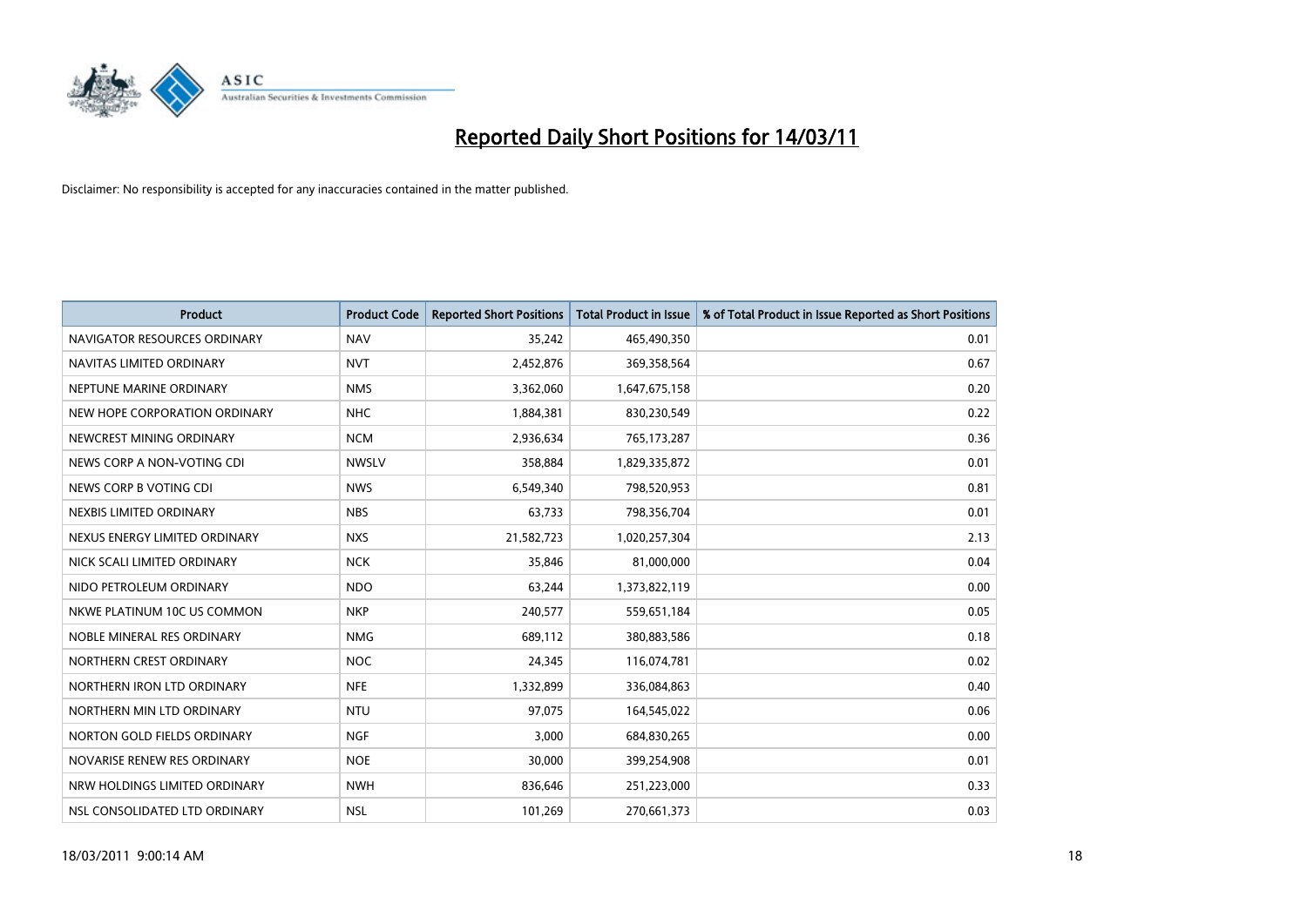

| <b>Product</b>                        | <b>Product Code</b> | <b>Reported Short Positions</b> | <b>Total Product in Issue</b> | % of Total Product in Issue Reported as Short Positions |
|---------------------------------------|---------------------|---------------------------------|-------------------------------|---------------------------------------------------------|
| NUCOAL RESOURCES NL ORDINARY          | <b>NCR</b>          | 1,943,279                       | 434,612,580                   | 0.45                                                    |
| NUFARM LIMITED ORDINARY               | <b>NUF</b>          | 5,599,199                       | 261,833,005                   | 2.10                                                    |
| NUPLEX INDUSTRIES ORDINARY            | <b>NPX</b>          | 113,606                         | 195,060,783                   | 0.06                                                    |
| NYOTA MINERALS LTD ORDINARY           | <b>NYO</b>          | 1,772,000                       | 477,948,263                   | 0.37                                                    |
| OAKTON LIMITED ORDINARY               | <b>OKN</b>          | 695,747                         | 93,675,235                    | 0.75                                                    |
| OCEANAGOLD CORP. CHESS DEPOSITARY INT | <b>OGC</b>          | 616,415                         | 262,062,610                   | 0.24                                                    |
| OCEANIA CAPITAL LTD ORDINARY          | <b>OCP</b>          | 2,500                           | 91,921,295                    | 0.00                                                    |
| OIL SEARCH LTD ORDINARY               | OSH                 | 5,447,983                       | 1,312,888,303                 | 0.39                                                    |
| OM HOLDINGS LIMITED ORDINARY          | OMH                 | 5,997,540                       | 503,085,150                   | 1.20                                                    |
| <b>ONESTEEL LIMITED ORDINARY</b>      | OST                 | 10,582,105                      | 1,334,723,421                 | 0.80                                                    |
| ORICA LIMITED ORDINARY                | ORI                 | 1,338,279                       | 363,223,767                   | 0.36                                                    |
| ORIGIN ENERGY ORDINARY                | ORG                 | 3,809,646                       | 885,197,012                   | 0.42                                                    |
| OROCOBRE LIMITED ORDINARY             | <b>ORE</b>          | 537,317                         | 102,813,894                   | 0.52                                                    |
| OROTONGROUP LIMITED ORDINARY          | <b>ORL</b>          | 6,064                           | 40,880,902                    | 0.01                                                    |
| OTTO ENERGY LIMITED ORDINARY          | <b>OEL</b>          | 115,948                         | 1,134,540,071                 | 0.01                                                    |
| OZ MINERALS ORDINARY                  | OZL                 | 25,773,243                      | 3,238,546,504                 | 0.78                                                    |
| <b>PACIFIC BRANDS ORDINARY</b>        | <b>PBG</b>          | 10,291,607                      | 931,386,248                   | 1.12                                                    |
| PALADIN ENERGY LTD ORDINARY           | <b>PDN</b>          | 17,059,161                      | 777,475,983                   | 2.21                                                    |
| PANAUST LIMITED ORDINARY              | <b>PNA</b>          | 16,139,620                      | 2,964,355,326                 | 0.51                                                    |
| PANORAMIC RESOURCES ORDINARY          | PAN                 | 1,456,292                       | 207,050,710                   | 0.69                                                    |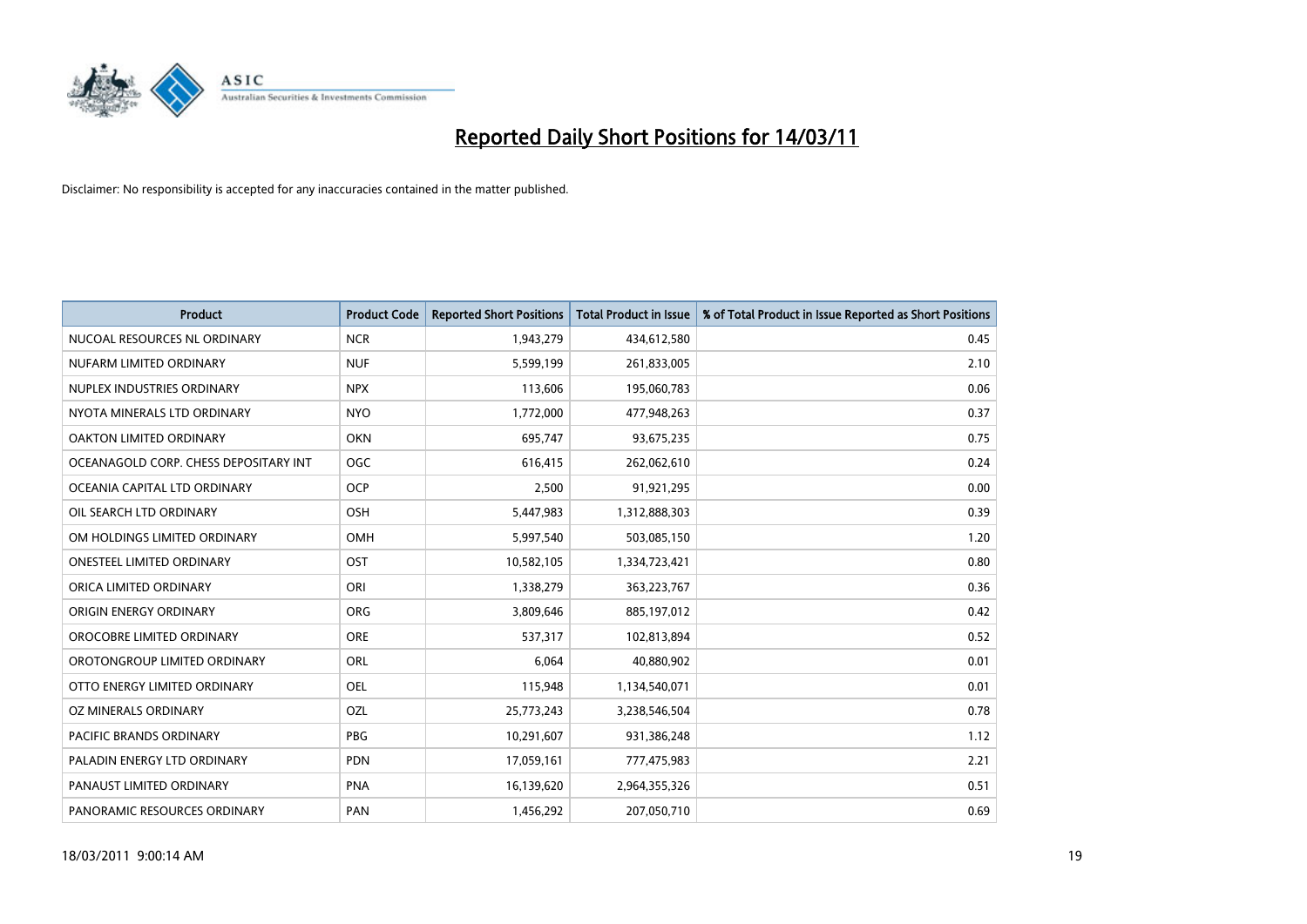

| Product                              | <b>Product Code</b> | <b>Reported Short Positions</b> | <b>Total Product in Issue</b> | % of Total Product in Issue Reported as Short Positions |
|--------------------------------------|---------------------|---------------------------------|-------------------------------|---------------------------------------------------------|
| PAPERLINX LIMITED ORDINARY           | <b>PPX</b>          | 31,278,327                      | 603,580,761                   | 5.18                                                    |
| PAPILLON RES LTD ORDINARY            | PIR                 | 624,987                         | 188,979,868                   | 0.33                                                    |
| PATTIES FOODS LTD ORDINARY           | PFL                 |                                 | 138,908,853                   | 0.00                                                    |
| PEET LIMITED ORDINARY                | <b>PPC</b>          | 128,068                         | 302,965,804                   | 0.05                                                    |
| PENINSULA ENERGY LTD ORDINARY        | <b>PEN</b>          | 1,983,149                       | 2,082,328,714                 | 0.10                                                    |
| PERILYA LIMITED ORDINARY             | PEM                 | 1,470,034                       | 526,075,563                   | 0.28                                                    |
| PERPETUAL LIMITED ORDINARY           | PPT                 | 2,541,833                       | 44,140,166                    | 5.73                                                    |
| PERSEUS MINING LTD ORDINARY          | PRU                 | 3,150,420                       | 423,202,088                   | 0.74                                                    |
| PETSEC ENERGY ORDINARY               | PSA                 | 223,332                         | 231,283,622                   | 0.10                                                    |
| PHARMAXIS LTD ORDINARY               | <b>PXS</b>          | 1,160,592                       | 228,127,809                   | 0.49                                                    |
| PHOTON GROUP LTD ORDINARY            | <b>PGA</b>          | 250,510                         | 1,540,543,357                 | 0.02                                                    |
| PIKE RIVER COAL ORDINARY             | <b>PRC</b>          | 257,595                         | 405,513,933                   | 0.06                                                    |
| PLATINUM ASSET ORDINARY              | <b>PTM</b>          | 6,825,246                       | 561,347,878                   | 1.21                                                    |
| PLATINUM AUSTRALIA ORDINARY          | <b>PLA</b>          | 5,237,103                       | 392,430,039                   | 1.36                                                    |
| PLATINUM CAPITAL LTD ORDINARY        | <b>PMC</b>          |                                 | 164,918,899                   | 0.00                                                    |
| PMP LIMITED ORDINARY                 | <b>PMP</b>          | 1,994,542                       | 335,338,483                   | 0.58                                                    |
| PORT BOUVARD LIMITED ORDINARY        | PBD                 | 6,754                           | 593,868,295                   | 0.00                                                    |
| PREMIER INVESTMENTS ORDINARY         | <b>PMV</b>          | 283,642                         | 155,030,045                   | 0.19                                                    |
| PRIMARY HEALTH CARE ORDINARY         | <b>PRY</b>          | 11,966,962                      | 496,103,188                   | 2.41                                                    |
| PRIME INFR GROUP. STAPLED SECURITIES | PIH                 | 308,735                         | 351,776,795                   | 0.09                                                    |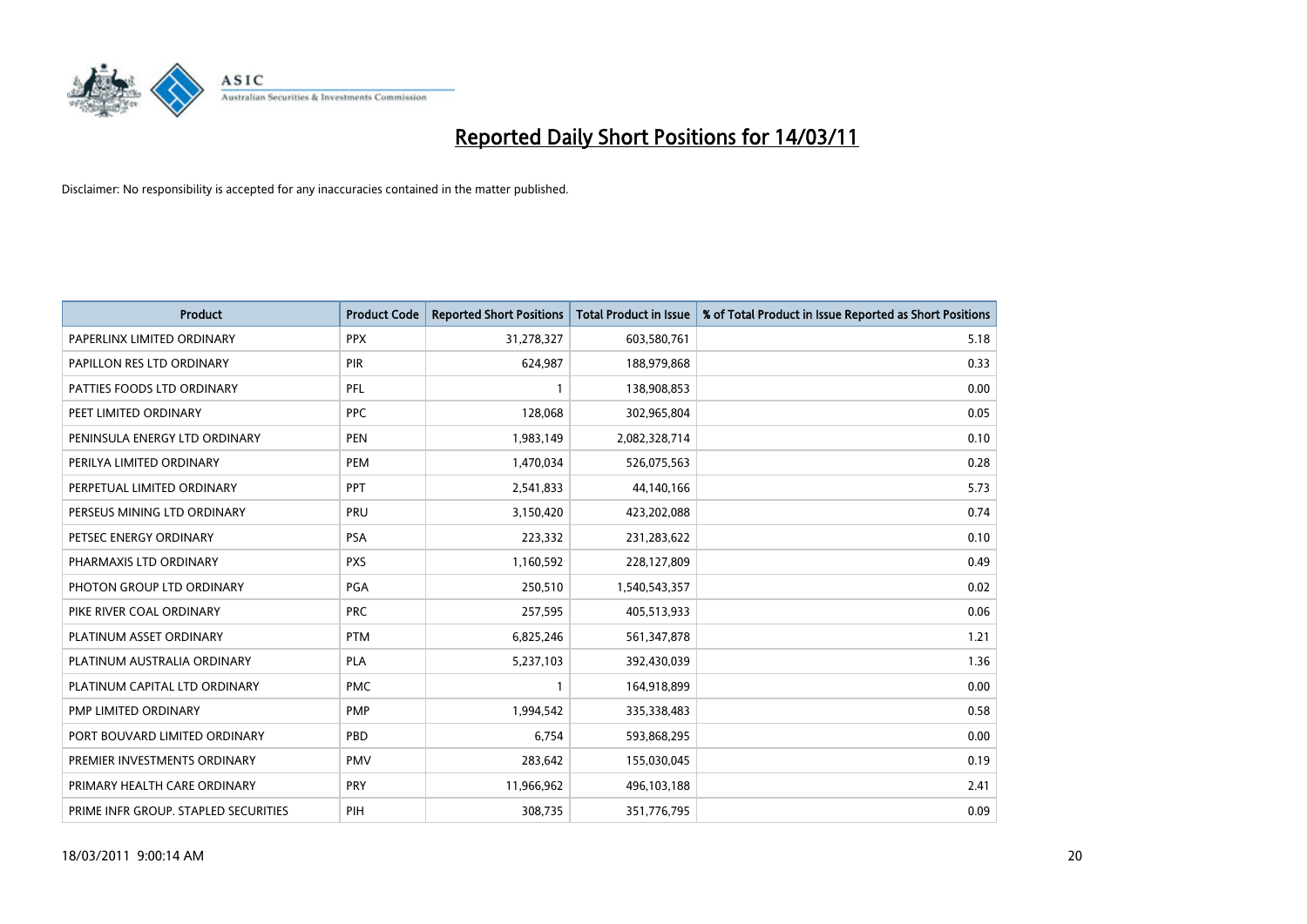

| <b>Product</b>                   | <b>Product Code</b> | <b>Reported Short Positions</b> | Total Product in Issue | % of Total Product in Issue Reported as Short Positions |
|----------------------------------|---------------------|---------------------------------|------------------------|---------------------------------------------------------|
| PRIME MEDIA GRP LTD ORDINARY     | <b>PRT</b>          | 17,125                          | 366,330,303            | 0.00                                                    |
| PROGEN PHARMACEUTIC ORDINARY     | PGL                 | 151,596                         | 24,709,097             | 0.61                                                    |
| PROGRAMMED ORDINARY              | <b>PRG</b>          | 460,344                         | 118,169,908            | 0.39                                                    |
| PSIVIDA CORP CDI 1:1             | <b>PVA</b>          | 6,878                           | 8,979,205              | 0.08                                                    |
| OANTAS AIRWAYS ORDINARY          | OAN                 | 31,124,600                      | 2,265,123,620          | 1.38                                                    |
| OBE INSURANCE GROUP ORDINARY     | <b>OBE</b>          | 22,533,495                      | 1,051,756,499          | 2.13                                                    |
| QR NATIONAL LIMITED ORDINARY     | <b>ORN</b>          | 17,873,258                      | 2,440,000,000          | 0.71                                                    |
| QUICKSTEP HOLDINGS ORDINARY      | OHL                 | 947                             | 253,562,870            | 0.00                                                    |
| RAMELIUS RESOURCES ORDINARY      | <b>RMS</b>          | 61,930                          | 291,208,795            | 0.02                                                    |
| RAMSAY HEALTH CARE ORDINARY      | <b>RHC</b>          | 1,631,985                       | 202,081,252            | 0.80                                                    |
| <b>RCR TOMLINSON ORDINARY</b>    | <b>RCR</b>          | 68,067                          | 131,892,672            | 0.05                                                    |
| <b>REA GROUP ORDINARY</b>        | <b>REA</b>          | 11,417                          | 129,691,280            | 0.00                                                    |
| <b>RECKON LIMITED ORDINARY</b>   | <b>RKN</b>          | $\overline{2}$                  | 133,384,060            | 0.00                                                    |
| <b>RED 5 LIMITED ORDINARY</b>    | <b>RED</b>          | 37,933                          | 1,283,597,526          | 0.00                                                    |
| <b>RED FORK ENERGY ORDINARY</b>  | <b>RFE</b>          | 7,792                           | 139,535,000            | 0.01                                                    |
| <b>REDFLEX HOLDINGS ORDINARY</b> | <b>RDF</b>          | 1.700                           | 110,345,599            | 0.00                                                    |
| REED RESOURCES LTD ORDINARY      | <b>RDR</b>          | 397,582                         | 220,771,768            | 0.18                                                    |
| REGIS RESOURCES ORDINARY         | <b>RRL</b>          | 2,898,791                       | 430,750,415            | 0.66                                                    |
| RESMED INC CDI 10:1              | <b>RMD</b>          | 9,136,989                       | 1,534,676,730          | 0.59                                                    |
| <b>RESOLUTE MINING ORDINARY</b>  | <b>RSG</b>          | 4,734,736                       | 467,211,233            | 1.02                                                    |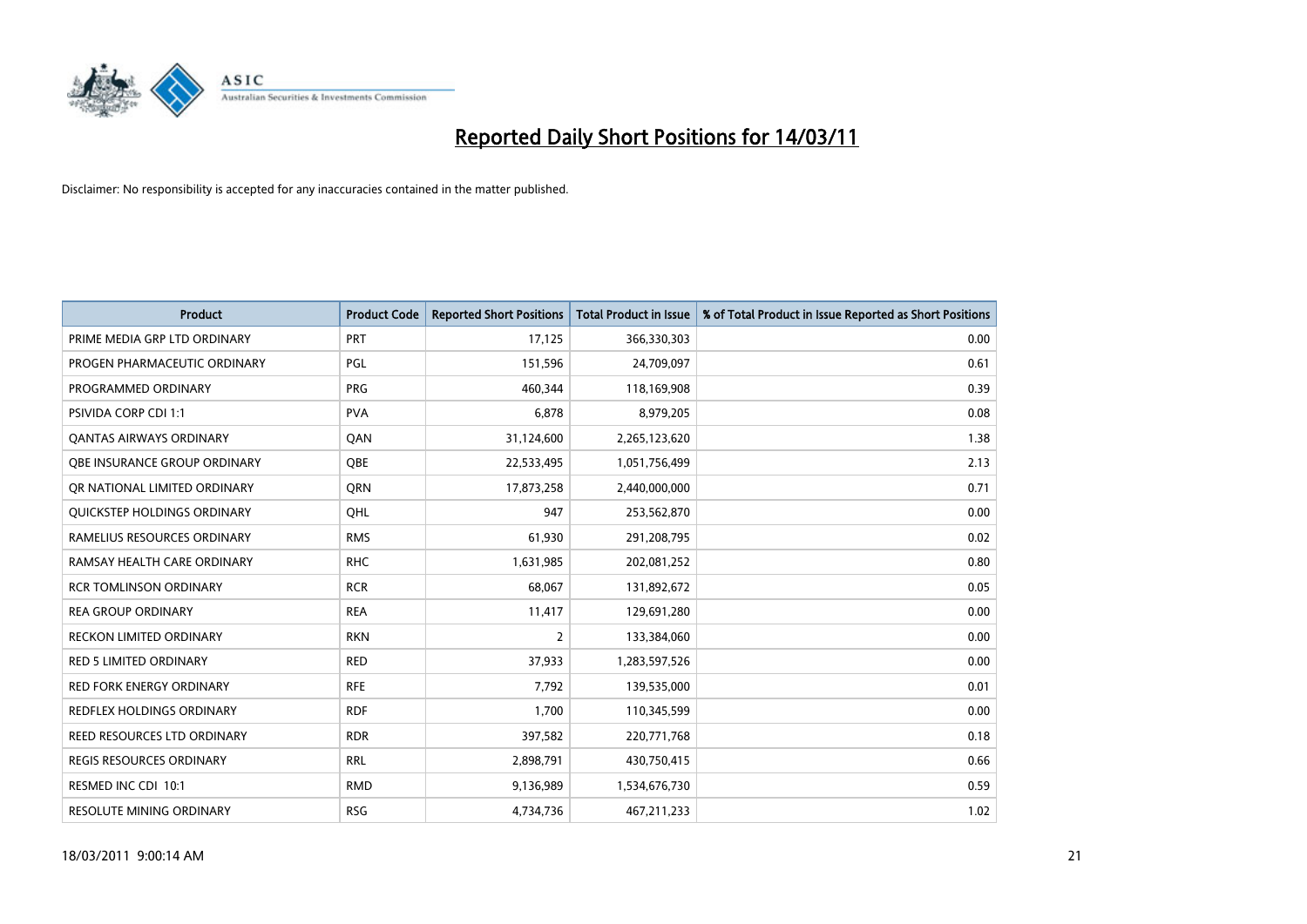

| Product                             | <b>Product Code</b> | <b>Reported Short Positions</b> | <b>Total Product in Issue</b> | % of Total Product in Issue Reported as Short Positions |
|-------------------------------------|---------------------|---------------------------------|-------------------------------|---------------------------------------------------------|
| <b>RESOURCE GENERATION ORDINARY</b> | <b>RES</b>          | 495,881                         | 244,400,530                   | 0.20                                                    |
| RETAIL FOOD GROUP ORDINARY          | <b>RFG</b>          | 867                             | 107,301,926                   | 0.00                                                    |
| REVERSE CORP LIMITED ORDINARY       | <b>REF</b>          | 25,141                          | 92,382,175                    | 0.03                                                    |
| REX MINERALS LIMITED ORDINARY       | <b>RXM</b>          | 75,025                          | 150,317,460                   | 0.05                                                    |
| <b>RHG LIMITED ORDINARY</b>         | <b>RHG</b>          | 100,582                         | 318,745,978                   | 0.02                                                    |
| <b>RIDLEY CORPORATION ORDINARY</b>  | <b>RIC</b>          | 646,134                         | 307,817,071                   | 0.22                                                    |
| RIO TINTO LIMITED ORDINARY          | <b>RIO</b>          | 14,283,551                      | 435,758,720                   | 3.29                                                    |
| <b>RIVERCITY MOTORWAY STAPLED</b>   | <b>RCY</b>          | 132,000                         | 957,010,115                   | 0.01                                                    |
| RIVERSDALE MINING ORDINARY          | <b>RIV</b>          | 3,166,167                       | 236,696,188                   | 1.34                                                    |
| <b>ROBUST RESOURCES ORDINARY</b>    | <b>ROL</b>          | 19,637                          | 84,944,097                    | 0.02                                                    |
| ROC OIL COMPANY ORDINARY            | <b>ROC</b>          | 9,293,574                       | 713,154,560                   | 1.31                                                    |
| RP DATA LTD ORDINARY                | <b>RPX</b>          | 18,383                          | 149,246,421                   | 0.01                                                    |
| SAI GLOBAL LIMITED ORDINARY         | SAI                 | 318,872                         | 198,083,847                   | 0.13                                                    |
| SALMAT LIMITED ORDINARY             | <b>SLM</b>          | 302,708                         | 159,749,049                   | 0.19                                                    |
| SAMSON OIL & GAS LTD ORDINARY       | SSN                 | 2,000                           | 1,691,943,118                 | 0.00                                                    |
| SANDFIRE RESOURCES ORDINARY         | <b>SFR</b>          | 439,403                         | 148,309,969                   | 0.29                                                    |
| <b>SANTOS LTD ORDINARY</b>          | <b>STO</b>          | 6,498,141                       | 874,246,838                   | 0.73                                                    |
| SARACEN MINERAL ORDINARY            | <b>SAR</b>          | 416,974                         | 492,151,415                   | 0.08                                                    |
| SEDGMAN LIMITED ORDINARY            | <b>SDM</b>          | 452,804                         | 207,997,898                   | 0.22                                                    |
| <b>SEEK LIMITED ORDINARY</b>        | <b>SEK</b>          | 5,011,296                       | 336,584,488                   | 1.50                                                    |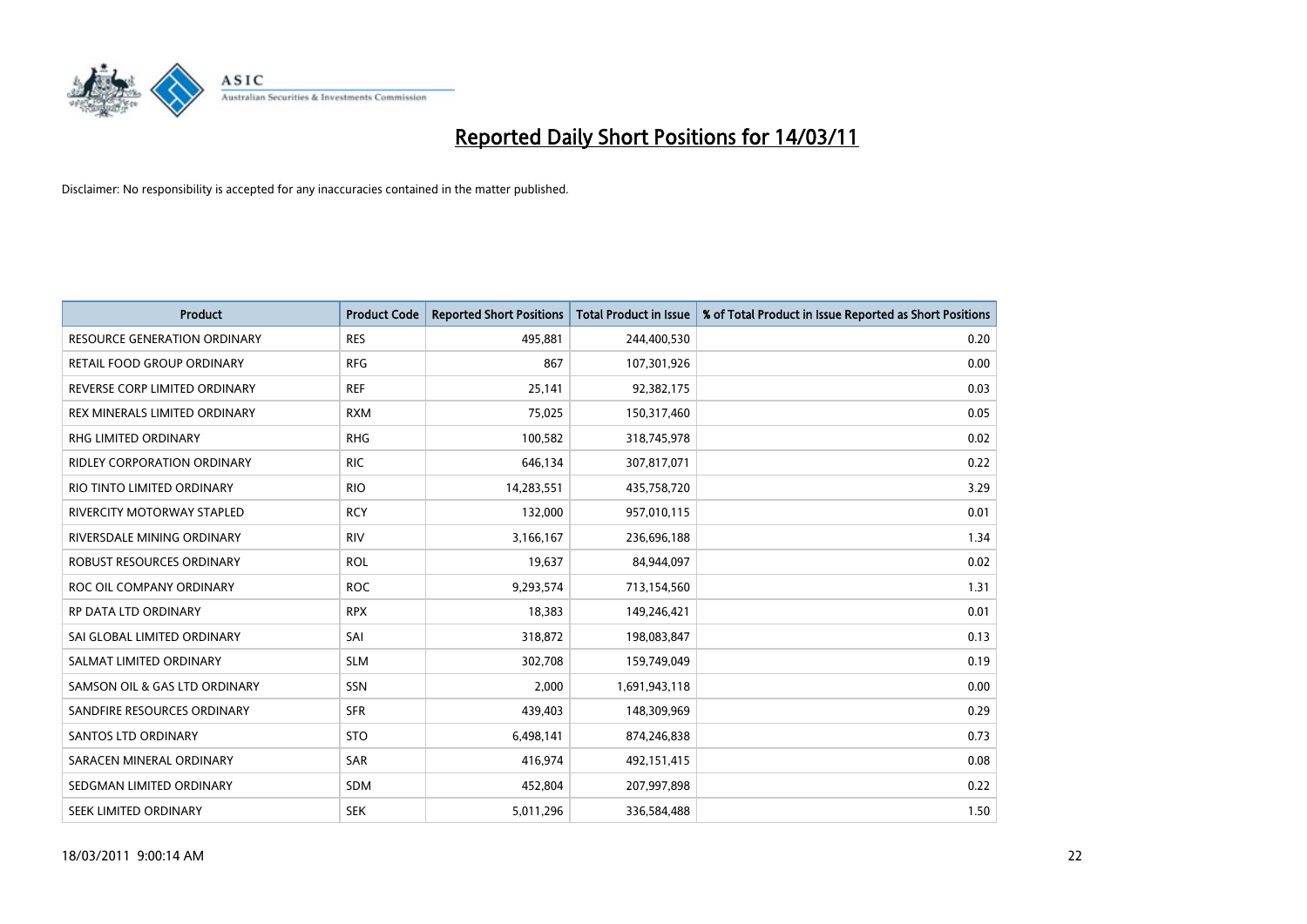

| <b>Product</b>                           | <b>Product Code</b> | <b>Reported Short Positions</b> | Total Product in Issue | % of Total Product in Issue Reported as Short Positions |
|------------------------------------------|---------------------|---------------------------------|------------------------|---------------------------------------------------------|
| SENETAS CORPORATION ORDINARY             | <b>SEN</b>          | 756,999                         | 463,105,195            | 0.16                                                    |
| SENEX ENERGY LIMITED ORDINARY            | SXY                 | 792,038                         | 588,424,680            | 0.14                                                    |
| SERVCORP LIMITED ORDINARY                | <b>SRV</b>          | 233,119                         | 98,440,807             | 0.24                                                    |
| SERVICE STREAM ORDINARY                  | <b>SSM</b>          | 470,881                         | 283,418,867            | 0.17                                                    |
| SEVEN GROUP HOLDINGS ORDINARY            | <b>SVW</b>          | 214,572                         | 305,410,281            | 0.05                                                    |
| SIGMA PHARMACEUTICAL ORDINARY            | <b>SIP</b>          | 26,603,871                      | 1,178,626,572          | 2.26                                                    |
| SIGNATURE METALS LTD ORDINARY            | <b>SBL</b>          | 2,400,000                       | 1,859,133,724          | 0.13                                                    |
| SILEX SYSTEMS ORDINARY                   | <b>SLX</b>          | 322,977                         | 170,128,997            | 0.19                                                    |
| SILVER LAKE RESOURCE ORDINARY            | <b>SLR</b>          | 282,046                         | 178,882,838            | 0.17                                                    |
| SIMS METAL MGMT LTD ORDINARY             | SGM                 | 3,301,386                       | 204,927,017            | 1.63                                                    |
| SINGAPORE TELECOMM. CHESS DEPOSITARY INT | SGT                 | 6,951,046                       | 310,378,692            | 2.23                                                    |
| SKILLED GROUP LTD ORDINARY               | <b>SKE</b>          | 468,789                         | 224,511,171            | 0.22                                                    |
| SKY CITY ENTERTAIN, ORDINARY             | <b>SKC</b>          | 1,879,016                       | 575,114,687            | 0.33                                                    |
| <b>SKY NETWORK ORDINARY</b>              | SKT                 | 302,328                         | 389,139,785            | 0.08                                                    |
| SMS MANAGEMENT, ORDINARY                 | <b>SMX</b>          | 265,778                         | 67,661,358             | 0.40                                                    |
| SONIC HEALTHCARE ORDINARY                | SHL                 | 5,149,071                       | 388,429,875            | 1.33                                                    |
| SOUL PATTINSON (W.H) ORDINARY            | SOL                 | 38,468                          | 238,640,580            | 0.01                                                    |
| SP AUSNET STAPLED SECURITIES             | <b>SPN</b>          | 8,575,943                       | 2,795,115,439          | 0.29                                                    |
| SPARK INFRASTRUCTURE STAPLED NOTE & UNIT | SKI                 | 11,251,150                      | 1,326,734,264          | 0.86                                                    |
| SPDR 200 FUND ETF UNITS                  | <b>STW</b>          | 8                               | 51,439,159             | 0.00                                                    |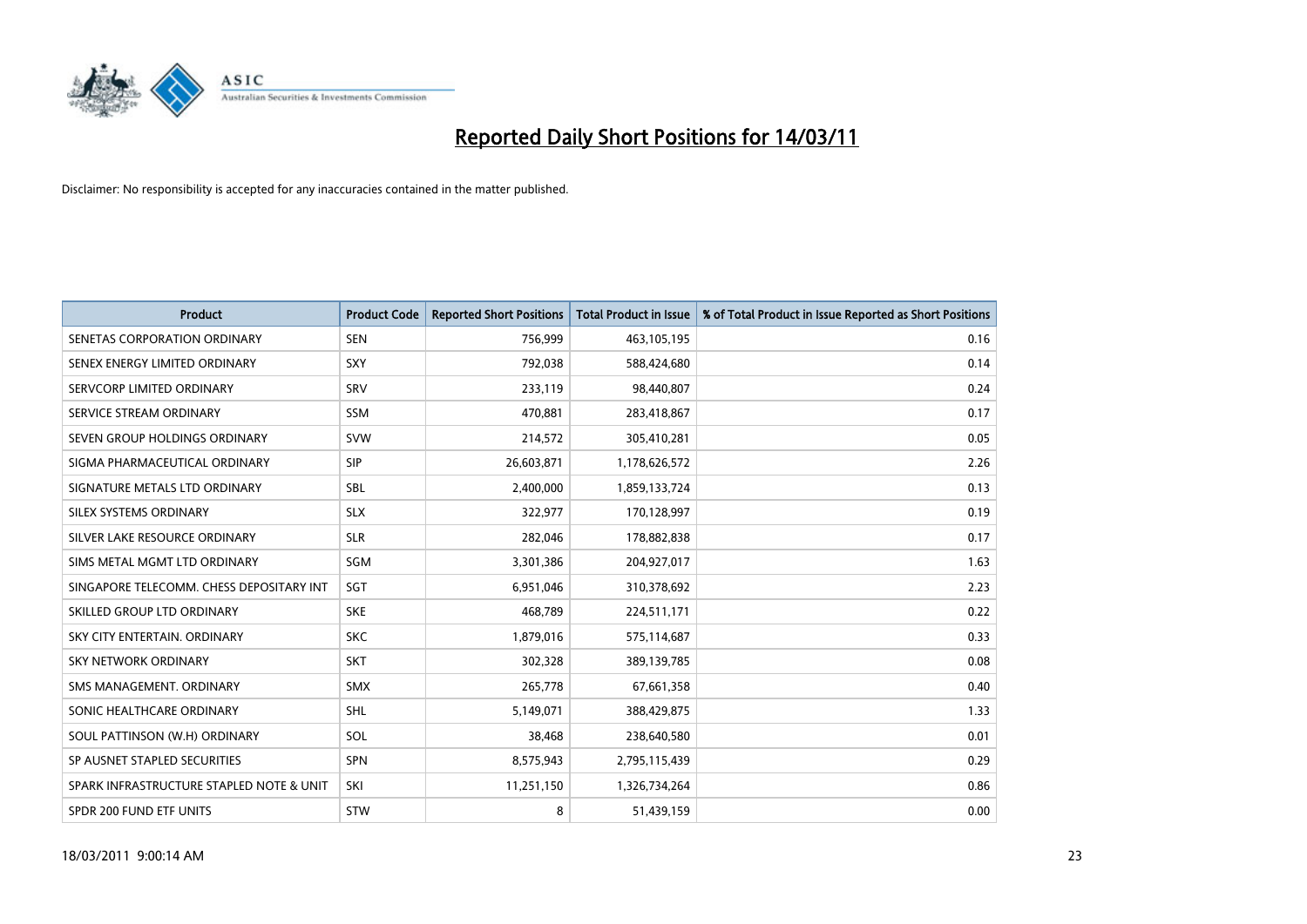

| <b>Product</b>                    | <b>Product Code</b> | <b>Reported Short Positions</b> | <b>Total Product in Issue</b> | % of Total Product in Issue Reported as Short Positions |
|-----------------------------------|---------------------|---------------------------------|-------------------------------|---------------------------------------------------------|
| SPECIALTY FASHION ORDINARY        | <b>SFH</b>          | 2,329,659                       | 191,686,122                   | 1.21                                                    |
| SPHERE MINERALS LTD ORDINARY      | <b>SPH</b>          | 1,991                           | 171,348,151                   | 0.00                                                    |
| SPOTLESS GROUP LTD ORDINARY       | <b>SPT</b>          | 5,453,752                       | 261,070,153                   | 2.08                                                    |
| ST BARBARA LIMITED ORDINARY       | <b>SBM</b>          | 4,173,230                       | 325,615,389                   | 1.28                                                    |
| STAGING CONNECTIONS ORDINARY      | <b>STG</b>          | 2,917,189                       | 78,317,726                    | 3.72                                                    |
| STANMORE COAL LTD ORDINARY        | <b>SMR</b>          | 61,331                          | 87,250,738                    | 0.07                                                    |
| STARPHARMA HOLDINGS ORDINARY      | SPL                 | 62,555                          | 244,682,721                   | 0.03                                                    |
| STH AMERICAN COR LTD ORDINARY     | SAY                 | 9,200                           | 233,651,371                   | 0.00                                                    |
| STH CRS ELECT ENGNR ORDINARY      | <b>SXE</b>          | 7,914                           | 124,178,939                   | 0.01                                                    |
| STHN CROSS MEDIA ORDINARY         | <b>SXL</b>          | 1,066,781                       | 378,827,750                   | 0.27                                                    |
| STOCKLAND UNITS/ORD STAPLED       | <b>SGP</b>          | 19,430,970                      | 2,383,036,717                 | 0.80                                                    |
| STRAITS RES LTD. ORDINARY         | <b>SRQ</b>          | 3,002,035                       | 316,342,835                   | 0.94                                                    |
| STW COMMUNICATIONS ORDINARY       | SGN                 | 222,826                         | 364,310,964                   | 0.06                                                    |
| <b>SUNCORP GROUP LTD ORDINARY</b> | <b>SUN</b>          | 7,759,655                       | 1,281,390,524                 | 0.57                                                    |
| SUNDANCE ENERGY ORDINARY          | <b>SEA</b>          | 87,967                          | 276,709,585                   | 0.03                                                    |
| SUNDANCE RESOURCES ORDINARY       | SDL                 | 26,191,829                      | 2,712,401,668                 | 0.97                                                    |
| SUNLAND GROUP LTD ORDINARY        | <b>SDG</b>          | 567,358                         | 224,881,794                   | 0.23                                                    |
| SUPER RET REP LTD ORDINARY        | <b>SUL</b>          | 147,310                         | 129,077,342                   | 0.12                                                    |
| SWICK MINING ORDINARY             | <b>SWK</b>          | 1,548                           | 236,724,970                   | 0.00                                                    |
| SYMEX HOLDINGS ORDINARY           | <b>SYM</b>          | 6,633                           | 125,037,628                   | 0.01                                                    |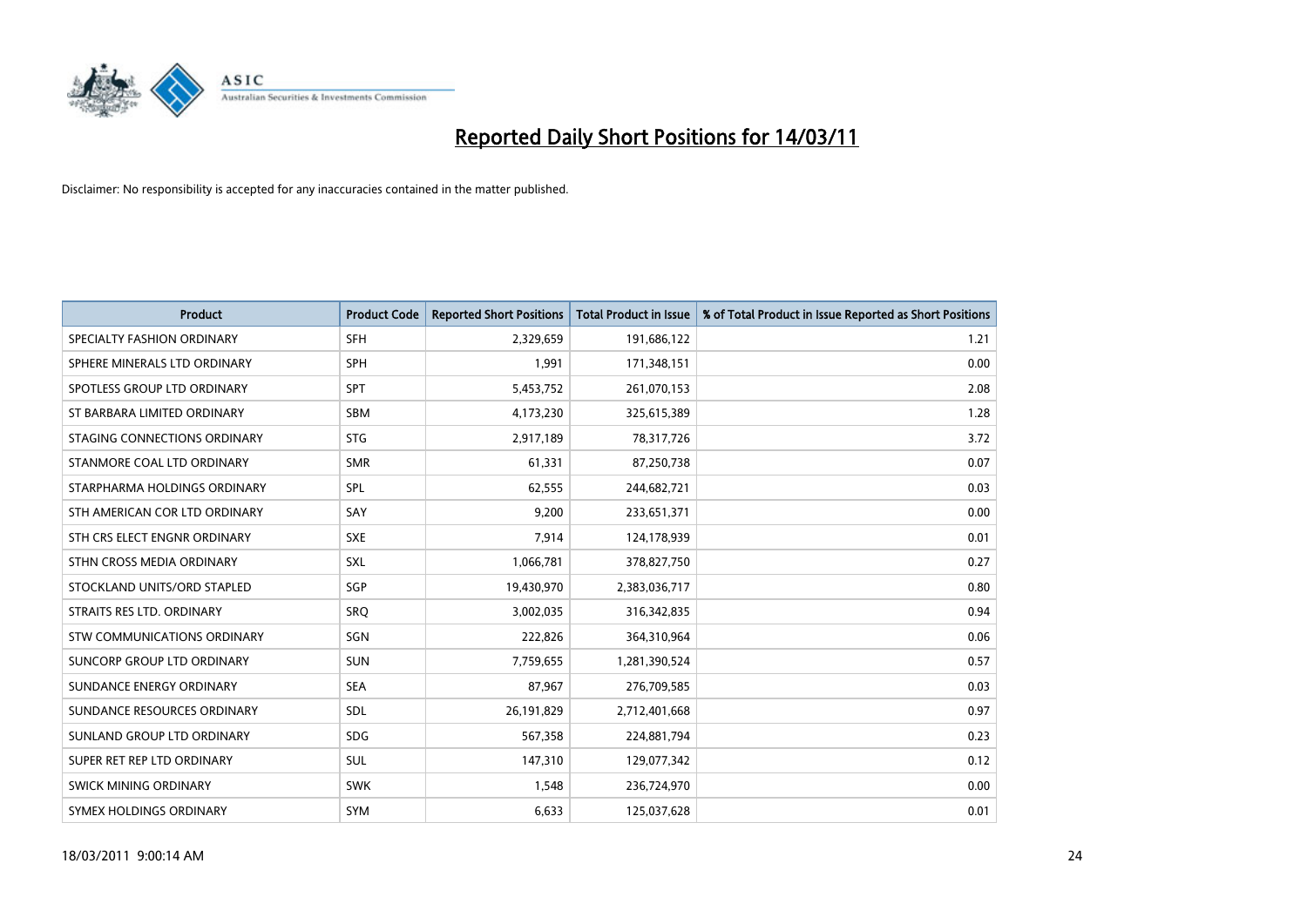

| <b>Product</b>                       | <b>Product Code</b> | <b>Reported Short Positions</b> | Total Product in Issue | % of Total Product in Issue Reported as Short Positions |
|--------------------------------------|---------------------|---------------------------------|------------------------|---------------------------------------------------------|
| <b>TABCORP HOLDINGS LTD ORDINARY</b> | <b>TAH</b>          | 4,359,885                       | 684,918,140            | 0.63                                                    |
| <b>TALENT2 INTERNATION ORDINARY</b>  | <b>TWO</b>          | 7                               | 142,083,750            | 0.00                                                    |
| TALISMAN MINING ORDINARY             | <b>TLM</b>          | 33,903                          | 130,438,627            | 0.03                                                    |
| TANAMI GOLD NL ORDINARY              | <b>TAM</b>          | 43,260                          | 260,997,677            | 0.02                                                    |
| TAP OIL LIMITED ORDINARY             | <b>TAP</b>          | 1,506,304                       | 240,967,311            | 0.64                                                    |
| TASSAL GROUP LIMITED ORDINARY        | <b>TGR</b>          | 29,553                          | 146,304,404            | 0.01                                                    |
| TATTS GROUP LTD ORDINARY             | <b>TTS</b>          | 27,314,313                      | 1,301,092,863          | 2.10                                                    |
| TELECOM CORPORATION ORDINARY         | <b>TEL</b>          | 34,437,367                      | 1,924,644,282          | 1.79                                                    |
| TELSTRA CORPORATION, ORDINARY        | <b>TLS</b>          | 89,402,223                      | 12,443,074,357         | 0.71                                                    |
| TEN NETWORK HOLDINGS ORDINARY        | <b>TEN</b>          | 25,148,277                      | 1,045,236,720          | 2.39                                                    |
| TERANGA GOLD CORP CDI 1:1            | <b>TGZ</b>          | 230,766                         | 151,109,395            | 0.15                                                    |
| TFS CORPORATION LTD ORDINARY         | <b>TFC</b>          | 64,242                          | 228,397,097            | 0.02                                                    |
| THE REJECT SHOP ORDINARY             | <b>TRS</b>          | 561,419                         | 26,033,570             | 2.15                                                    |
| THOR MINING PLC CHESS DEPOSITARY     | <b>THR</b>          | 2,307                           | 240,235,256            | 0.00                                                    |
| THORN GROUP LIMITED ORDINARY         | <b>TGA</b>          | 212,709                         | 129,858,924            | 0.17                                                    |
| THUNDELARRA EXPLOR. ORDINARY         | <b>THX</b>          | 99,002                          | 153,414,483            | 0.06                                                    |
| TIGER RESOURCES ORDINARY             | <b>TGS</b>          | 512,170                         | 668,635,549            | 0.07                                                    |
| TIMBERCORP LIMITED ORDINARY          | <b>TIM</b>          | 90,074                          | 352,071,429            | 0.02                                                    |
| <b>TISHMAN SPEYER UNITS</b>          | <b>TSO</b>          | 79,051                          | 338,440,904            | 0.02                                                    |
| TNG LIMITED ORDINARY                 | <b>TNG</b>          | 4,321                           | 284,803,062            | 0.00                                                    |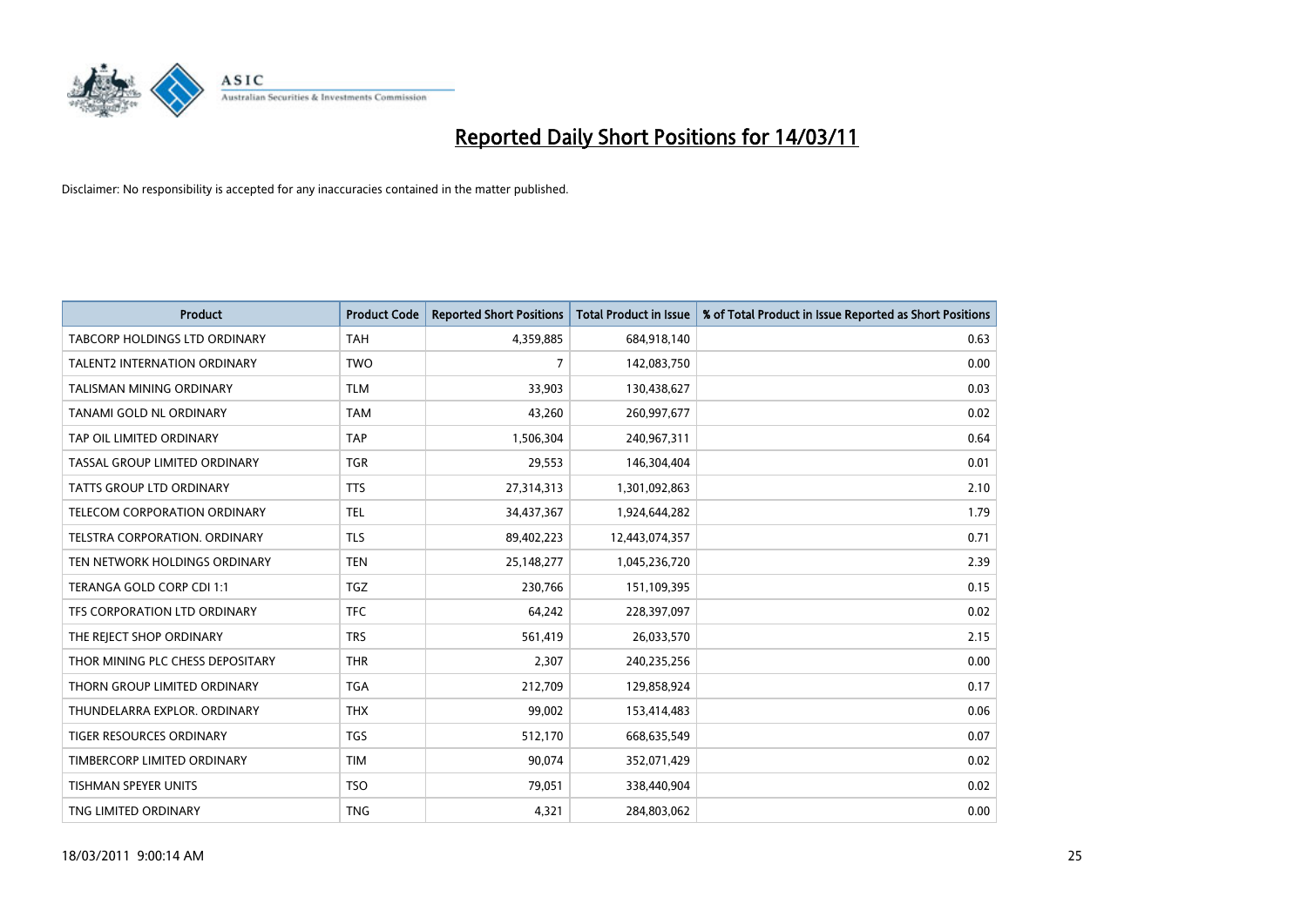

| <b>Product</b>                            | <b>Product Code</b> | <b>Reported Short Positions</b> | <b>Total Product in Issue</b> | % of Total Product in Issue Reported as Short Positions |
|-------------------------------------------|---------------------|---------------------------------|-------------------------------|---------------------------------------------------------|
| TOLL HOLDINGS LTD ORDINARY                | <b>TOL</b>          | 16,113,299                      | 706,577,616                   | 2.28                                                    |
| TORO ENERGY LIMITED ORDINARY              | <b>TOE</b>          | 35,404                          | 964,936,676                   | 0.00                                                    |
| <b>TOWER AUSTRALIA ORDINARY</b>           | <b>TAL</b>          | 630,430                         | 419,652,394                   | 0.14                                                    |
| TOWER LIMITED ORDINARY                    | <b>TWR</b>          | 690,119                         | 263,603,448                   | 0.26                                                    |
| TOX FREE SOLUTIONS ORDINARY               | <b>TOX</b>          | 86,061                          | 92,290,500                    | 0.09                                                    |
| TPG TELECOM LIMITED ORDINARY              | <b>TPM</b>          | 4,081,031                       | 775,522,421                   | 0.51                                                    |
| TRANSFIELD SERV INFR STAPLED SECURITIES   | <b>TSI</b>          | 1,972,464                       | 434,862,971                   | 0.45                                                    |
| TRANSFIELD SERVICES ORDINARY              | <b>TSE</b>          | 3,145,827                       | 549,715,957                   | 0.57                                                    |
| TRANSPACIFIC INDUST. ORDINARY             | <b>TPI</b>          | 18,333,123                      | 960,638,735                   | 1.90                                                    |
| TRANSURBAN GROUP TRIPLE STAPLED SEC.      | <b>TCL</b>          | 6,408,094                       | 1,443,543,731                 | 0.43                                                    |
| TRINITY GROUP STAPLED SECURITIES          | <b>TCQ</b>          | 3,419                           | 231,701,539                   | 0.00                                                    |
| TROY RESOURCES NL ORDINARY                | <b>TRY</b>          | 26,894                          | 87,565,323                    | 0.03                                                    |
| <b>UGL LIMITED ORDINARY</b>               | <b>UGL</b>          | 4,730,972                       | 166,047,171                   | 2.82                                                    |
| UNILIFE CORPORATION CDI US PROHIBITED     | <b>UNS</b>          | 257,153                         | 272,951,939                   | 0.08                                                    |
| UXC LIMITED ORDINARY                      | <b>UXC</b>          | 583,600                         | 305,789,718                   | 0.18                                                    |
| VALAD PROPERTY GROUP STAPLED US PROHIBIT. | <b>VPG</b>          | 4,676,574                       | 115,108,116                   | 4.06                                                    |
| <b>VDM GROUP LIMITED ORDINARY</b>         | <b>VMG</b>          | 11,116                          | 193,127,749                   | 0.01                                                    |
| <b>VENTURE MINERALS ORDINARY</b>          | <b>VMS</b>          | 258,913                         | 220,943,592                   | 0.11                                                    |
| <b>VENTUREX RESOURCES ORDINARY</b>        | <b>VXR</b>          | 4,199,014                       | 1,087,242,726                 | 0.39                                                    |
| VIRGIN BLUE HOLDINGS ORDINARY             | <b>VBA</b>          | 28,158,809                      | 2,210,197,600                 | 1.26                                                    |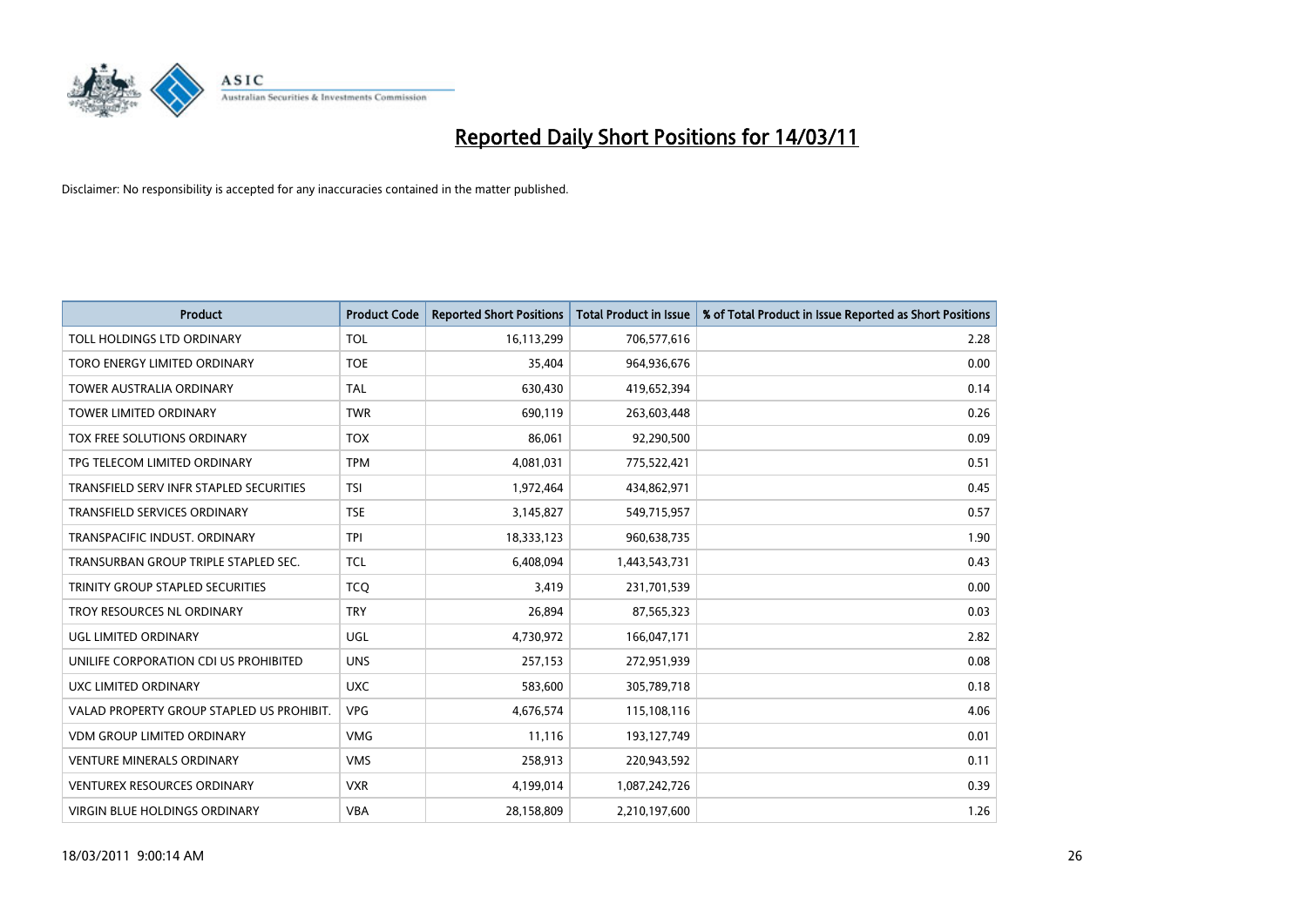

| Product                                | <b>Product Code</b> | <b>Reported Short Positions</b> | <b>Total Product in Issue</b> | % of Total Product in Issue Reported as Short Positions |
|----------------------------------------|---------------------|---------------------------------|-------------------------------|---------------------------------------------------------|
| <b>VISION GROUP HLDGS ORDINARY</b>     | <b>VGH</b>          | 78,000                          | 73,583,806                    | 0.11                                                    |
| <b>VITA GROUP LTD ORDINARY</b>         | <b>VTG</b>          | 75,190                          | 142,499,800                   | 0.05                                                    |
| VITERRA INC CDI 1:1                    | <b>VTA</b>          | 3,828                           | 68,629,939                    | 0.01                                                    |
| WATPAC LIMITED ORDINARY                | <b>WTP</b>          | 54,363                          | 183,341,382                   | 0.02                                                    |
| <b>WDS LIMITED ORDINARY</b>            | <b>WDS</b>          | 89,636                          | 143,107,458                   | 0.07                                                    |
| WEBFIRM GROUP LTD ORDINARY             | <b>WFM</b>          | 20,374                          | 676,342,536                   | 0.00                                                    |
| WEBJET LIMITED ORDINARY                | <b>WEB</b>          | 193,037                         | 77,961,278                    | 0.25                                                    |
| <b>WESFARMERS LIMITED ORDINARY</b>     | <b>WES</b>          | 20,423,625                      | 1,005,191,394                 | 2.01                                                    |
| WESFARMERS LIMITED PARTIALLY PROTECTED | <b>WESN</b>         | 50,085                          | 151,880,768                   | 0.02                                                    |
| WEST AUSTRALIAN NEWS ORDINARY          | <b>WAN</b>          | 2,715,879                       | 219,668,970                   | 1.22                                                    |
| <b>WESTERN AREAS NL ORDINARY</b>       | <b>WSA</b>          | 7,075,027                       | 179,735,899                   | 3.94                                                    |
| WESTERN DESERT RES. ORDINARY           | <b>WDR</b>          | 1,948                           | 154,684,908                   | 0.00                                                    |
| WESTFIELD GROUP ORD/UNIT STAPLED SEC   | <b>WDC</b>          | 14,082,012                      | 2,308,988,539                 | 0.60                                                    |
| WESTFIELD RETAIL TST UNIT STAPLED      | <b>WRT</b>          | 21,461,257                      | 3,054,166,195                 | 0.70                                                    |
| <b>WESTPAC BANKING CORP ORDINARY</b>   | <b>WBC</b>          | 26,306,396                      | 3,008,696,832                 | 0.85                                                    |
| WHITE ENERGY COMPANY ORDINARY          | <b>WEC</b>          | 3,711,186                       | 313,437,011                   | 1.18                                                    |
| <b>WHITEHAVEN COAL ORDINARY</b>        | <b>WHC</b>          | 1,036,127                       | 493,766,736                   | 0.21                                                    |
| WHK GROUP LIMITED ORDINARY             | <b>WHG</b>          | 34,194                          | 265,142,652                   | 0.01                                                    |
| <b>WILDHORSE ENERGY ORDINARY</b>       | <b>WHE</b>          | 28,936                          | 227,104,100                   | 0.01                                                    |
| WINDIMURRA VANADIUM ORDINARY           | <b>WVL</b>          | 163,685                         | 154,278,674                   | 0.11                                                    |